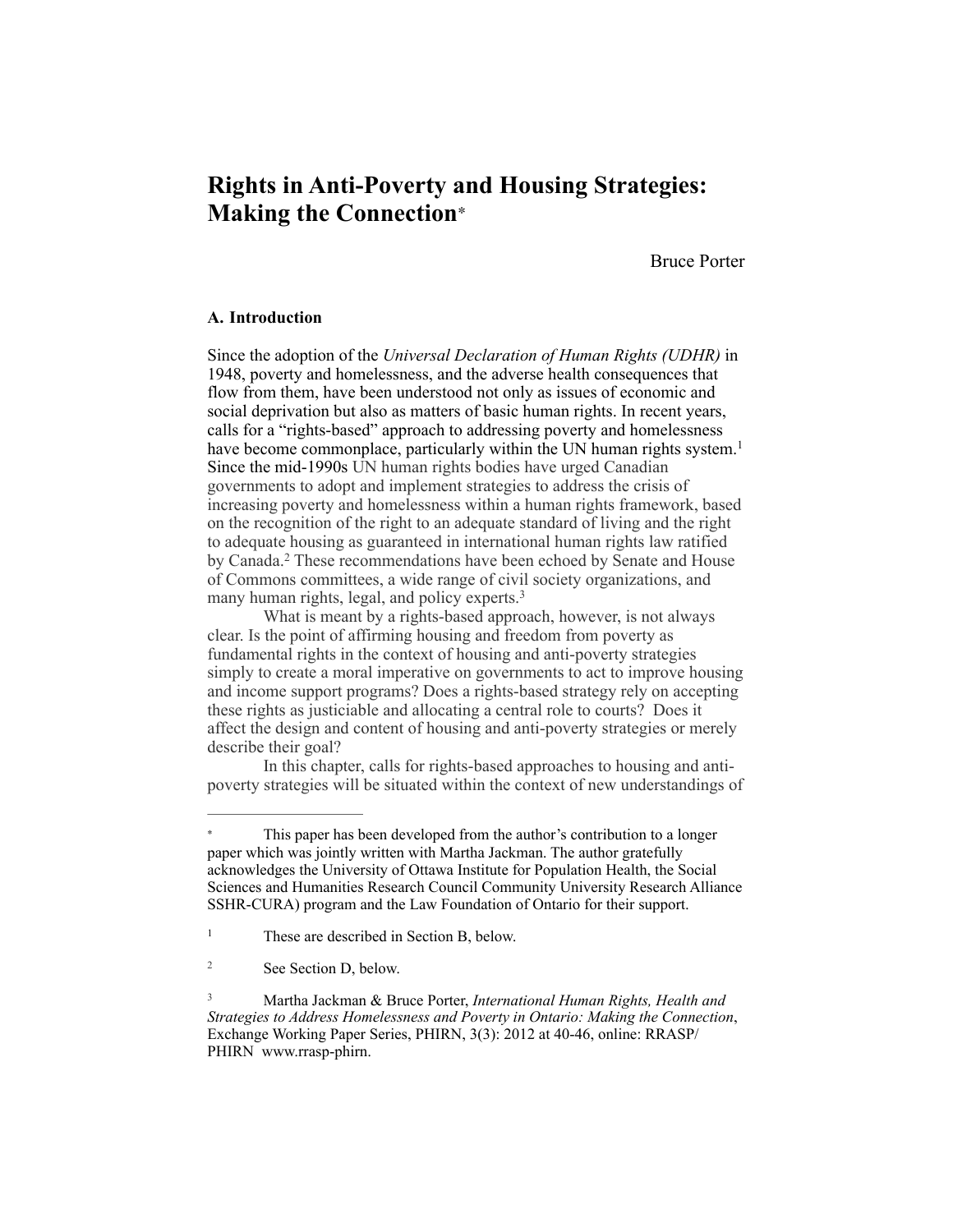social rights that have emerged internationally. In earlier years, socioeconomic rights such as the right to housing and an adequate standard of living were relegated to a "second generation" of human rights, conceptualized as worthy goals or future aspirations of government policy rather than as enforceable rights. Socio-economic rights are now generally understood within the UN system as equal in status to civil and political rights not just in conceptual terms (as being equally important), but equal in terms of human rights practice. They are understood to be claimable by rights-holders and subject to effective remedies. They are also seen as a site for a revitalized human rights practice, centred on rights claimants and parallel to more traditional civil and political human rights practice. This sea change in the understanding of human rights as a unified framework for human rights practice has occurred gradually over the course of a generation, but it was firmly entrenched at an institutional level when, on 10 December 2008, the UN General Assembly adopted the *Optional Protocol to the ICESCR* and on 5 May, 2013 when the *Optional Protocol* came into force.<sup>4</sup> The *Optional Protocol* permits the Committee on Economic, Social and Cultural Rights (CESCR) to adjudicate petitions alleging violations of *ICESCR* rights in the same manner as petitions have been considered in relation to civil and political rights for forty years. This institutional accomplishment was appropriately heralded by Louise Arbour, then UN High Commissioner on Human Rights, as "human rights made whole."5

If governments are to be held accountable for failures to meet their obligations with respect to economic and social rights, institutional mechanisms must be in place to enable rights holders to claim their rights. Conceiving of socio-economic rights primarily in relation to governments and their commitments rather than in relation to rights holders and their claims as rights without claimants—reinforced patterns of exclusion of the most powerless and marginalized groups that human rights are supposed to

The Protocol entered into force three months after the tenth ratification, see *Optional Protocol to the International Covenant on Economic, Social and Cultural Rights*, 10 December 2008, GA res. 63/117, (entered into force 5 May 2013) at art 18(1) [*Optional Protocol*]. For updates on signatures and ratifications, see United Nations Treaty Collection, online: Treaties.un.org http://treaties.un.org. The Government of Canada has indicated that it does not intend to ratify the *Optional Protocol,* see United Nations Human Rights Council, *Report of the Working Group on the Universal Periodic Review: Canada, Addendum, Views on Conclusions and/or Recommendations, Voluntary Commitments and Replies Presented by the State under Review*, UNHRCOR, 11th Sess, UN Doc A/HRC/11/17/Add.1, (2009) at paras 9 & 11 [Response to *UPR*].

Louise Arbour, "Human Rights Made Whole", *Project Syndicate* (26 June 5 2008), online: Project Syndicate www.project-syndicate.org.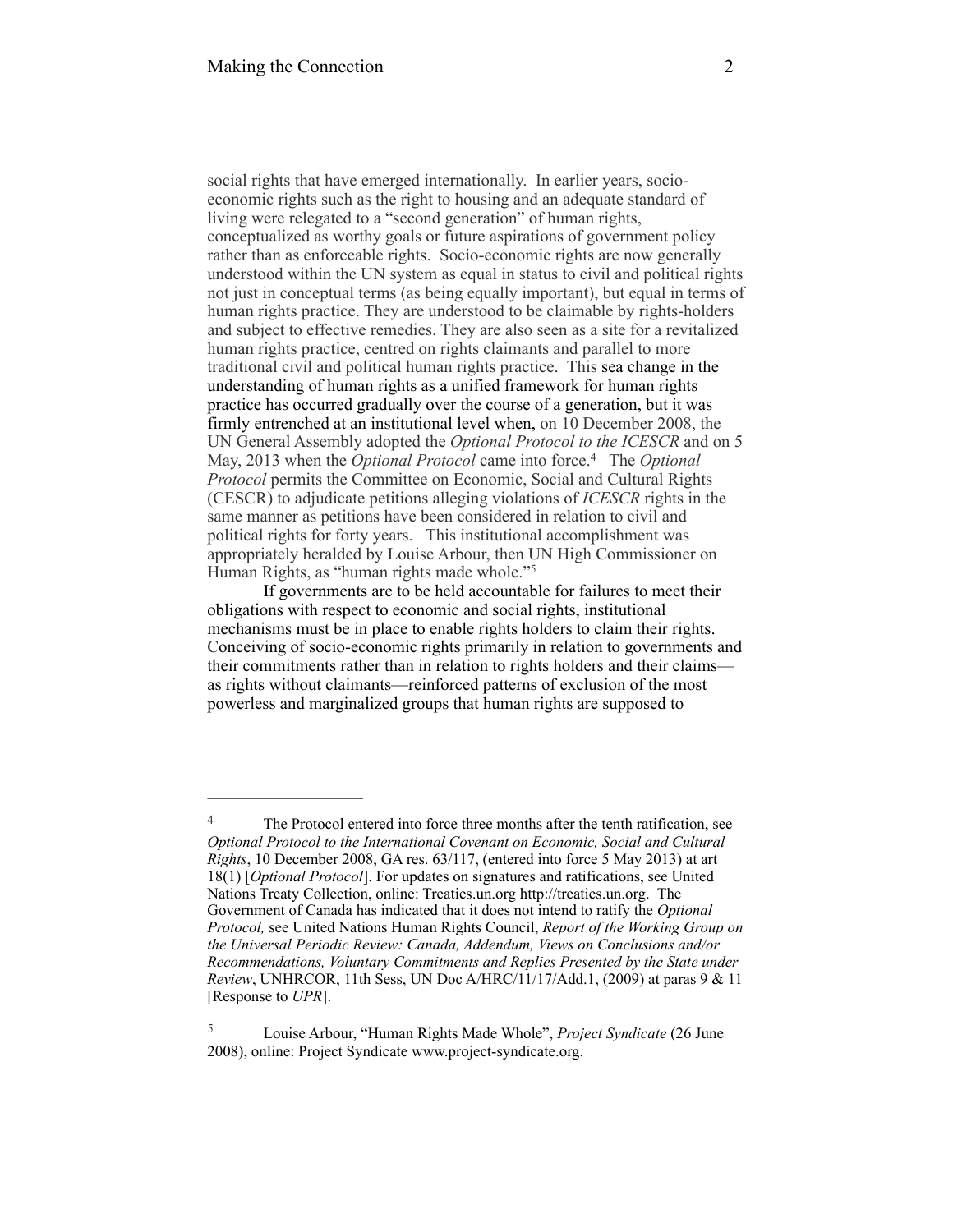remedy.<sup>6</sup> The new unified approach, by contrast, recognizes that all human rights must be subject to the rule of law and the overarching principle that individuals must have access to effective remedies if their rights are violated.

 The modern conception of social rights opens up possibilities for a new understanding of the interplay between human rights and socio-economic policy. Social rights claims are now seen as transformative in nature, as tools for challenging structural disadvantage, social exclusion and political powerlessness, and for addressing poverty and homelessness as denials not only of basic needs, but also of equal citizenship, dignity and rights. While rights claims in the more traditional civil and political rights framework tend to focus on remedies that can be immediately granted by courts, establishing operational rules for government programs subject to immediate enforceability, the new paradigm of social rights brings broader strategic aspects of policy and program development that are not subject to immediate remedies into the field of human rights practice. It thus demands a reconceptualization of claims, adjudication and remedy so as to implement strategies to address structural causes of poverty and homelessness, creating the foundations for a more principled and strategic approach to rights-based policy development.

The interplay between human rights and future-oriented plans and strategies to implement and realize rights within a reasonable period of time has thus become a critical issue in the emerging field of social rights practice, arising in both legal and social policy domains. In the legal sphere, with the adjudication of more complex structural social rights claims, advocates and judges are called upon to devise new approaches to judicial remedies and enforcement. Here, the challenges relate to developing effective programmatic remedies that extend into the future: to ensure the development and implementation of necessary legislation, programs and strategies within a reasonable period of time; to facilitate meaningful participation of rights claimants in the design and implementation of programs; to guarantee

<sup>&</sup>lt;sup>4</sup> Philip Alston, "No Right to Complain About Being Poor: The Need for an Optional Protocol to the Economic Rights Covenant" in Asbjørn Eide & Jan Helgesen, eds, *The Future of Human Rights Protection in a Changing World: Fifty Years since the Four Freedoms Address. Essays in Honour of Torkel Opsahl* (Oslo: Norwegian University Press, 1991) 79; Bruce Porter, "The Right to be Heard: The Optional Protocol to the International Covenant on Economic, Social and Cultural Rights: What's at Stake?" (2005) 11:3 Hum Rts Trib 1; Bruce Porter, "Claiming Adjudicative Space: Social Rights, Equality and Citizenship" in Margot Young et al, eds, *Poverty: Rights, Social Citizenship, and Legal Activism* (Vancouver: UBC Press, 2007) 77 [Porter, "Claiming"].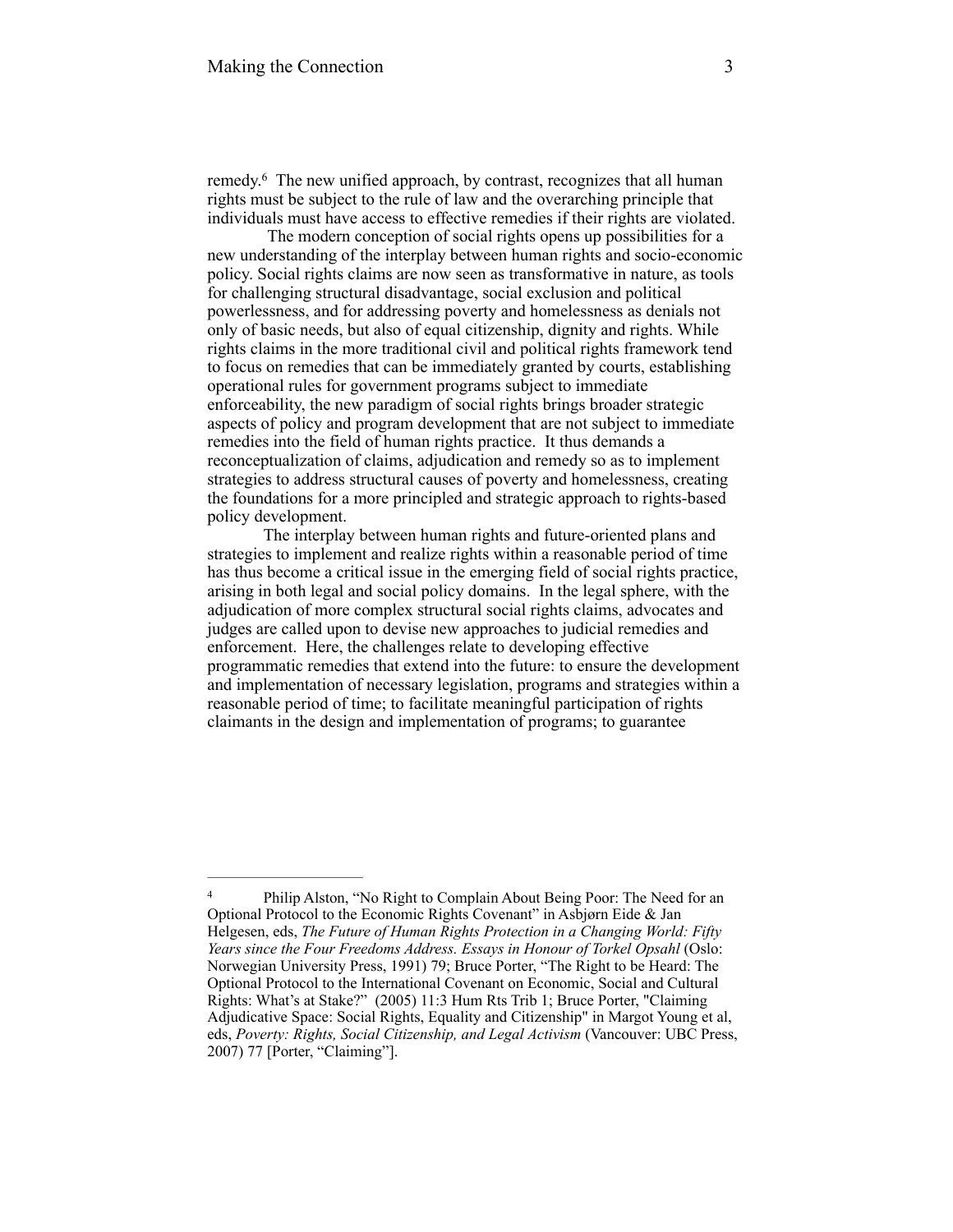ongoing accountability of governments; and to monitor outcomes against projected timelines and appropriate indicators. <sup>7</sup>

Beyond the judicial sphere, and extending into the social policy domain, the new understanding of social rights has also inspired the emergence of innovative programmatic approaches to addressing poverty and homelessness in a rights-based framework, drawing on some of the same principles that have been developed in the legal context. The new conception of social rights obliges governments to facilitate the design of strategies and programs to realize rights within identified time-frames and with measurable goals and targets; to recognize the central role that must be played by rights claimants; and to strengthen governmental accountability through complaints procedures, monitoring, and evaluation. Claimable rights are not restricted to justiciability in the narrow sense. Governments are obliged to take appropriate measures to realize rights over time and to consider how their programs and strategies can incorporate mechanisms to ensure ongoing accountability to rights-holders.

# **B. The International** *'***Common Understanding' of Rights-Based Approaches**

The UN Population Fund (UNFPA) describes the conceptual shift to a "rightsbased" approach within UN agencies as follows:

> Before 1997, most UN development agencies pursued a 'basic needs' approach: they identified basic requirements of beneficiaries and either supported initiatives to improve service delivery or advocated for their fulfilment.

> UNFPA and its UN partners now work to fulfil the rights of people, rather than the needs of beneficiaries. There is a critical distinction: a need not fulfilled leads to dissatisfaction. In contrast, a right that is not respected leads to a violation, and its redress or reparation can be legally and legitimately claimed

…. A rights-based approach strives to secure the freedom, well-being and dignity of all people everywhere, within the framework of essential standards and principles, duties and

See for example John Squires, Malcolm Langford & Bret Thiele, eds, *The* <sup>7</sup> *Road to Remedy: Current Issues in the Litigation of Economic, Social and Cultural Rights* (Sydney: Australian Human Rights Centre, 2005); see also papers prepared for the "Project on Enforcement of ESCR Judgments" (International Symposium, Bogota, Colombia, 6-7 May 2010), online: ESCR-Net www.escr-net.org.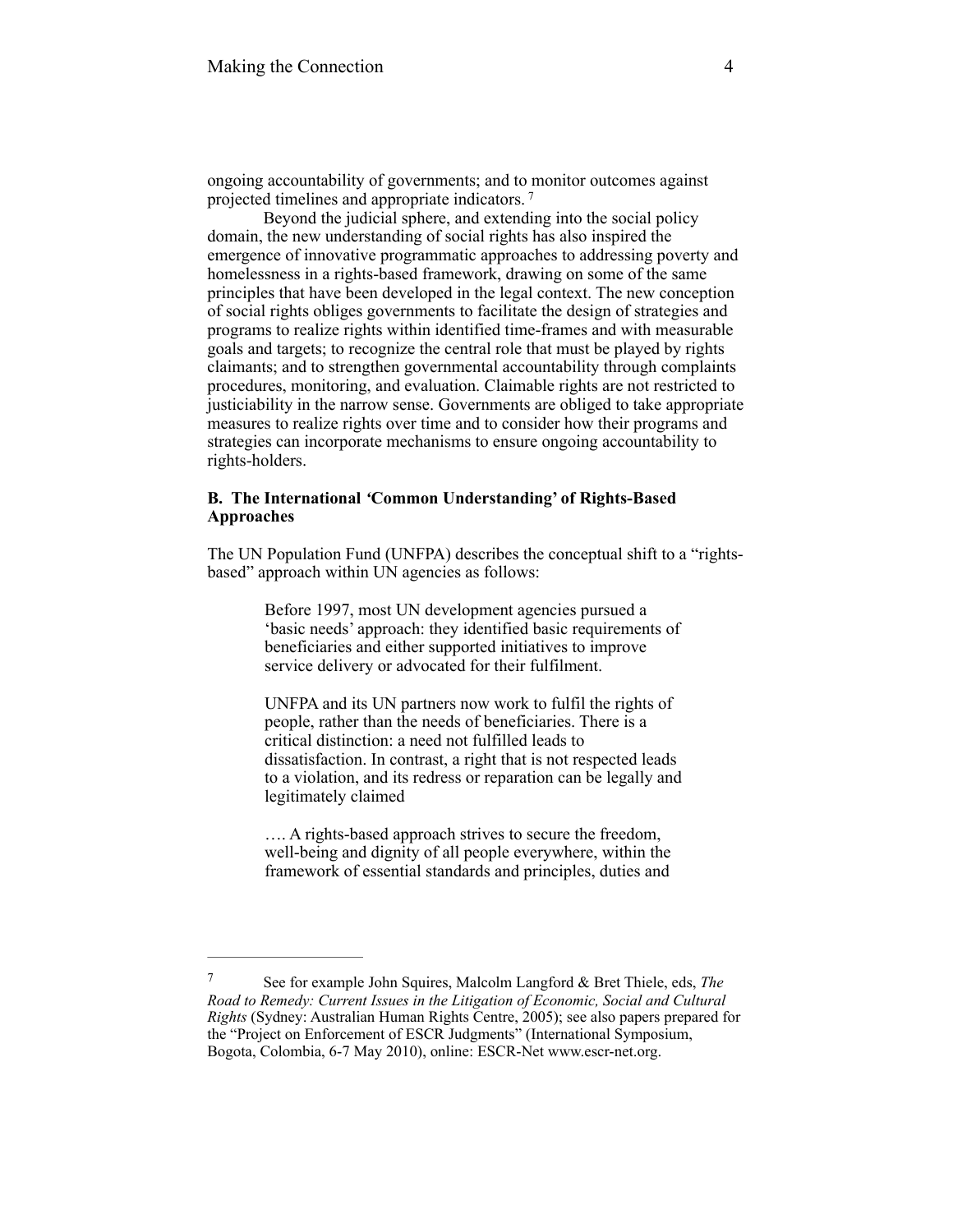obligations. The rights-based approach supports mechanisms to ensure that entitlements are attained and safeguarded.<sup>8</sup>

 During the 1990s the Committee on Economic, Social and Cultural Rights (CESCR) had wrestled, in the context of periodic reviews of state parties to the Covenant, with growing poverty and widening inequality in both developed and developing countries. The Committee identified a critical need for a better understanding of the role of human rights in poverty reduction strategies and, in 2001, asked the UN Office of the High Commissioner for Human Rights (OHCHR) to develop guidelines for the integration of human rights into poverty reduction strategies. In response to this request, Mary Robinson, the UN High Commissioner, asked three experts—professors Paul Hunt, Manfred Nowak, and Siddiq Osmani—to consult with national officials, civil society and international development agencies and to prepare draft guidelines.<sup>9</sup> This resulted in the OHCHR's publication in 2002 of the *Draft Guidelines: A Human Rights Approach to Poverty Reduction Strategies*.<sup>10</sup> A 'common understanding of a rights-based approach' outlined in *The Human Rights Based Approach to Development Cooperation: Towards a Common Understanding Among the UN Agencies* (*Common Understanding* $]$ <sup>11</sup> was then adopted by UN development agencies in 2003. Four key ingredients of rights-based programming were identified in the *Common Understanding*:

- Identifying the central human rights claims of rightsholders and the corresponding duties of "duty-bearers," and identifying the structural causes of the non-realization of rights.
- Assessing the capacity of rights-holders to claim their rights and of duty-bearers to fulfill their obligations, and develop strategies to build these capacities.
- Monitoring and evaluating both outcomes and processes, guided by human rights standards and principles.

United Nations Population Fund, *The Human Rights-Based Approach*, 8 online: United Nations Population Fund www.unfpa.org.

United Nations Office of the High Commissioner for Human Rights, *Draft* <sup>9</sup> *Guidelines: A Human Rights Approach to Poverty Reduction Strategies* (Geneva: OHCHR, 2002) at preface.

*Ibid*. 10

United Nations Development Group, *The Human Rights Based Approach to* <sup>11</sup> *Development Cooperation: Towards a Common Understanding Among the UN Agencies* (2003), online: HRBA Portal [http://hrbaportal.org](http://hrbaportal.org/) [United Nations, *Common Understanding*].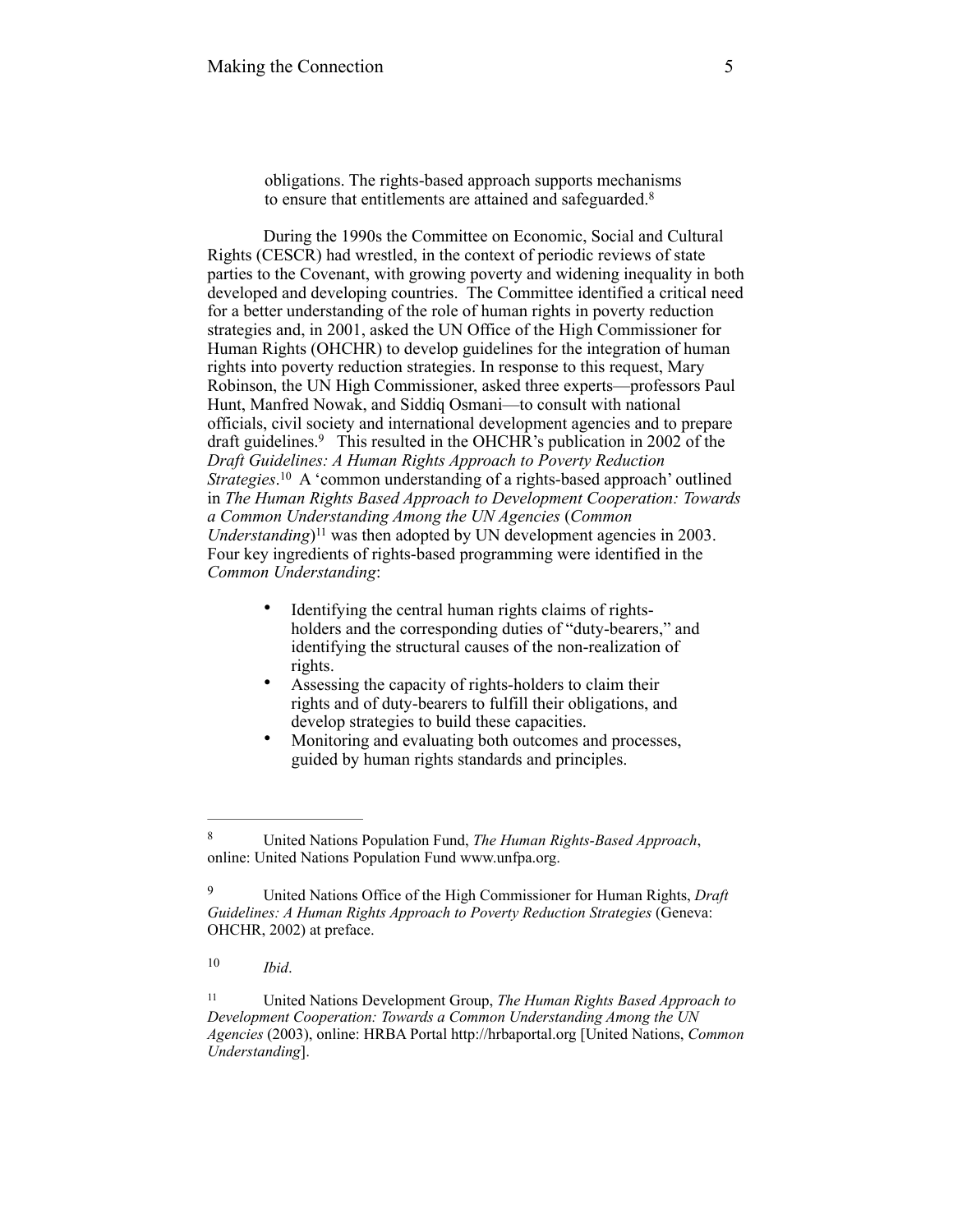• Ensuring that programming is informed by the recommendations of international human rights bodies and mechanisms.12

The *Common Understanding* affirmed that "the application of 'good programming practices' does not by itself constitute a human rights-based approach, and requires additional elements."<sup>13</sup> It called for a dynamic interdependence of social policy, human rights principles and legal entitlements. It also required that strategies and programs ensure meaningful engagement with, and participation of, those living in poverty as rightsclaimants, with access to effective remedies.<sup>14</sup> Rights-based programming, the UN agencies affirmed, recognizes stakeholders as "key actors" and participation as both a means and a goal—empowering marginalized and disadvantaged groups, promoting local initiatives, adopting measureable goals and targets, developing "strategic partnerships" and supporting "accountability to all stakeholders." The *Common Understanding* <sup>15</sup> emphasized that rights-based strategies and programs should also:

- Monitor and assess budgetary allocations.
- Build awareness of rights among rights-holders.<br>• Ensure effective participation by stakeholders in
- Ensure effective participation by stakeholders in the design, implementation, monitoring and evaluation of programs.
- Develop appropriate indicators and data collection disaggregated by gender and other characteristics.
- Integrate international, national, sub-national and local initiatives and strategies.
- Address critical emerging issues, such as migration, urbanization and demographic changes.
- Integrate equality and non-discrimination principles into strategies.
- Address forms of social exclusion affecting those living in poverty.
- Integrate recommendations of UN treaty bodies and the UN Human Rights Council (HRC).16

- $14$  *Ibid* at 2.
- $15$  *Ibid* at 3.
- 16 *Ibid* at 2.

 $12$  *Ibid.* 

<sup>13</sup> *Ibid* at 3.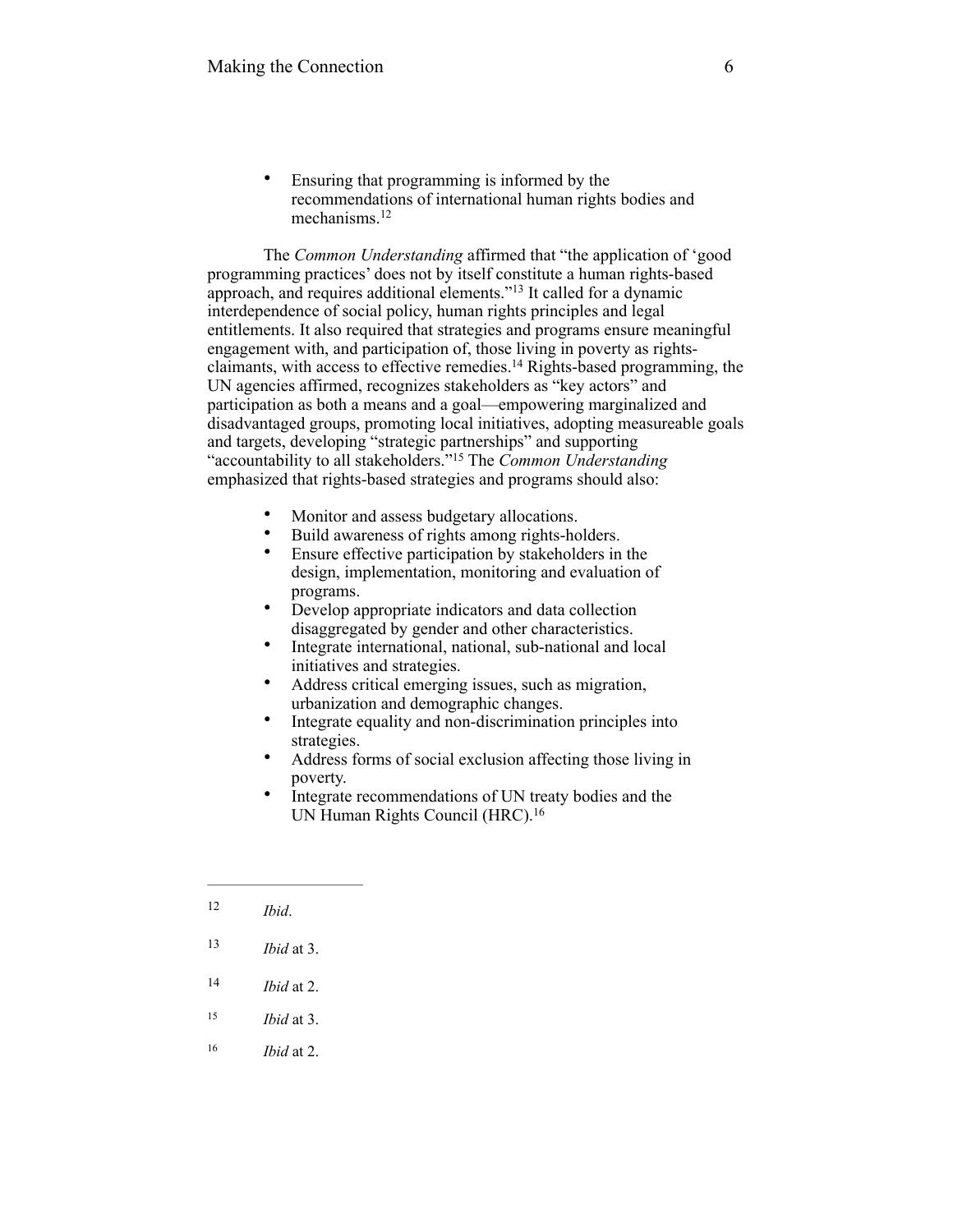The 2006 publication: *Principles and Guidelines for a Human Rights Approach to Poverty Reduction Strategies* (*Guidelines*)<sup>17</sup> affirmed that "the adoption of a poverty reduction strategy is not just desirable but obligatory for States which have ratified international human rights instruments."<sup>18</sup> The *Guidelines* explain the human rights approach as follows:

> The human rights approach offers an explicit normative framework—that of international human rights. Underpinned by universally recognized moral values and reinforced by legal obligations, international human rights provide a compelling normative framework for the formulation of national and international policies, including poverty reduction strategies.19

The *Guidelines* recommend that poverty reduction strategies include four categories of accountability mechanisms: judicial, quasi-judicial, administrative, and political<sup>20</sup> and that "[t]hose responsible for formulating and implementing the poverty reduction strategy receive basic human rights training so that they are familiar with the State's human rights commitments and their implications."<sup>21</sup> The *Guidelines* recommend that civil society organizations and other rights-holders should also have a role in monitoring poverty and housing strategies to ensure that governments are held to account for failures (or successes) and to best identify areas that may need increased attention and resources.<sup>22</sup> No singular mechanism should be relied upon for effective accountability and remedies, however. As the WHO and the OHCHR's joint report on health and poverty reduction puts it:

> Some processes of accountability are specific to human rights, for example inquiries by national human rights institutions and reporting to the UN human rights treatymonitoring bodies. Others are general, including administrative systems for monitoring service provision, fair elections, a free press, parliamentary commissions and civil society monitoring. The principle of accountability requires

- *Ibid* at para 77. <sup>20</sup>
- *Ibid* at para 40. <sup>21</sup>
- *Ibid* at paras 75 & 86. <sup>22</sup>

United Nations Office of the High Commissioner for Human Rights, 17 *Principles and Guidelines for a Human Rights Approach to Poverty Reduction Strategies*, UN Doc HR/PUB/06/12 (Geneva: OHCHR, 2006) [OHCHR, *Guidelines*].

<sup>&</sup>lt;sup>18</sup> *Ibid* at para 19.

<sup>&</sup>lt;sup>19</sup> *Ibid* at para 16.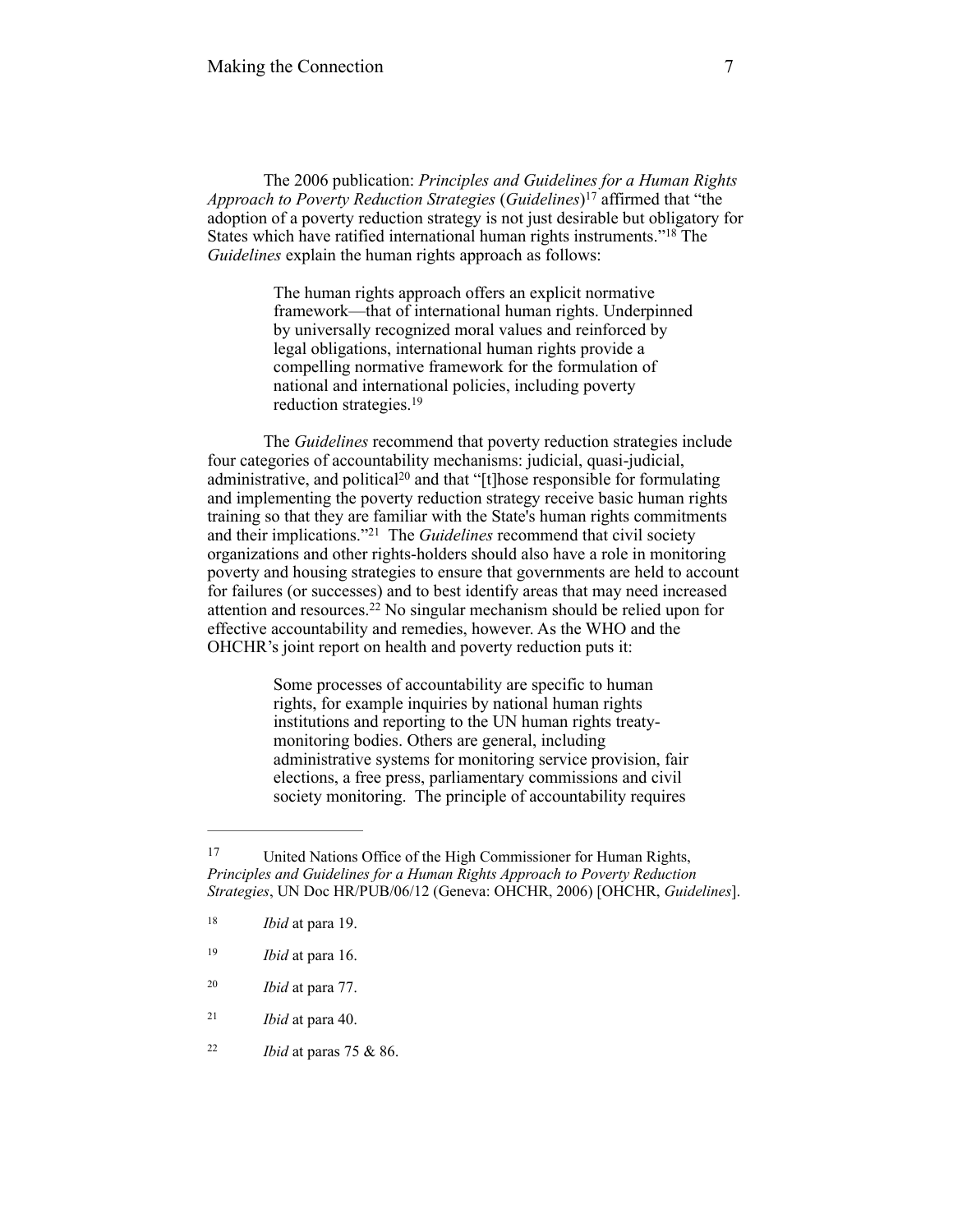that PRS [Poverty Reduction Strategy] processes of design, implementation and monitoring should be transparent and decision makers should answer for policy process and choices. In order to achieve this, the PRS should build on, and strengthen links to, those institutions and processes that enable people who are excluded to hold policymakers to account.23

The shift from needs-based to rights-based approaches is linked to a fundamental reconceptualization of poverty and homelessness. No longer considered solely in terms of economic deprivation, poverty and homelessness are now seen as deprivations of rights and capacity symptomatic of failures not just of social and economic programs and policies, but also of legal and administrative regimes, justice systems, human rights institutions and other participatory mechanisms through which governments can be held accountable to human rights and rights-holders can become active citizens. Among other sources, the new approach has drawn inspiration from the work of Nobel Prize winning economist Amartya Sen. In his early ground-breaking research, Sen showed that poverty and famine were not generally caused by a scarcity of goods or discrete failures of programs but rather involved broader "entitlement system failures" that arose in large part from a devaluing of the basic rights claims of the most vulnerable members of society.<sup>24</sup> This led to Sen's later understanding of poverty as a deprivation of capabilities that is tied, but not reducible to, low income levels.<sup>25</sup> Eliminating poverty and homelessness is now seen not only as attending to unmet economic needs, but also as re-valuing the rights claims of those living in poverty, empowering them as rights-holders, identifying the entitlement system failures that lie behind poverty, hunger, and homelessness, challenging systemic barriers to equality that confront marginalized and disadvantaged groups, redressing failures of governmental accountability towards them, and remedying the forms of discrimination and social exclusion they experience.

Designing and implementing such rights-based strategies requires considering what specific rights need to be protected, where and how they are to be claimed, what institutional competency is available for hearing and adjudicating them, what remedies ought to be available, how outcomes are to

<sup>&</sup>lt;sup>23</sup> United Nations Office of the High Commissioner for Human Rights  $\&$ World Health Organization, *Human Rights, Health and Poverty Reduction Strategies*, UN Doc HR/PUB/08/0 (Geneva: OHCHR, WHO, 2008) at 8 [OHCHR & WHO].

Amartya Sen, "Property and Hunger" (1988) 4:1 Economics and Philosophy 24 57 reprinted in Wesley Cragg & Christine Koggel, eds, *Contemporary Moral Issues* (Toronto: McGraw-Hill Ryerson, 2004) 402.

See Amartya Sen, *Inequality Reexamined* (New York: Russell Sage 25 Foundation, 1992); Amartya Sen *Development as Freedom* (New York: Anchor Books, 2000).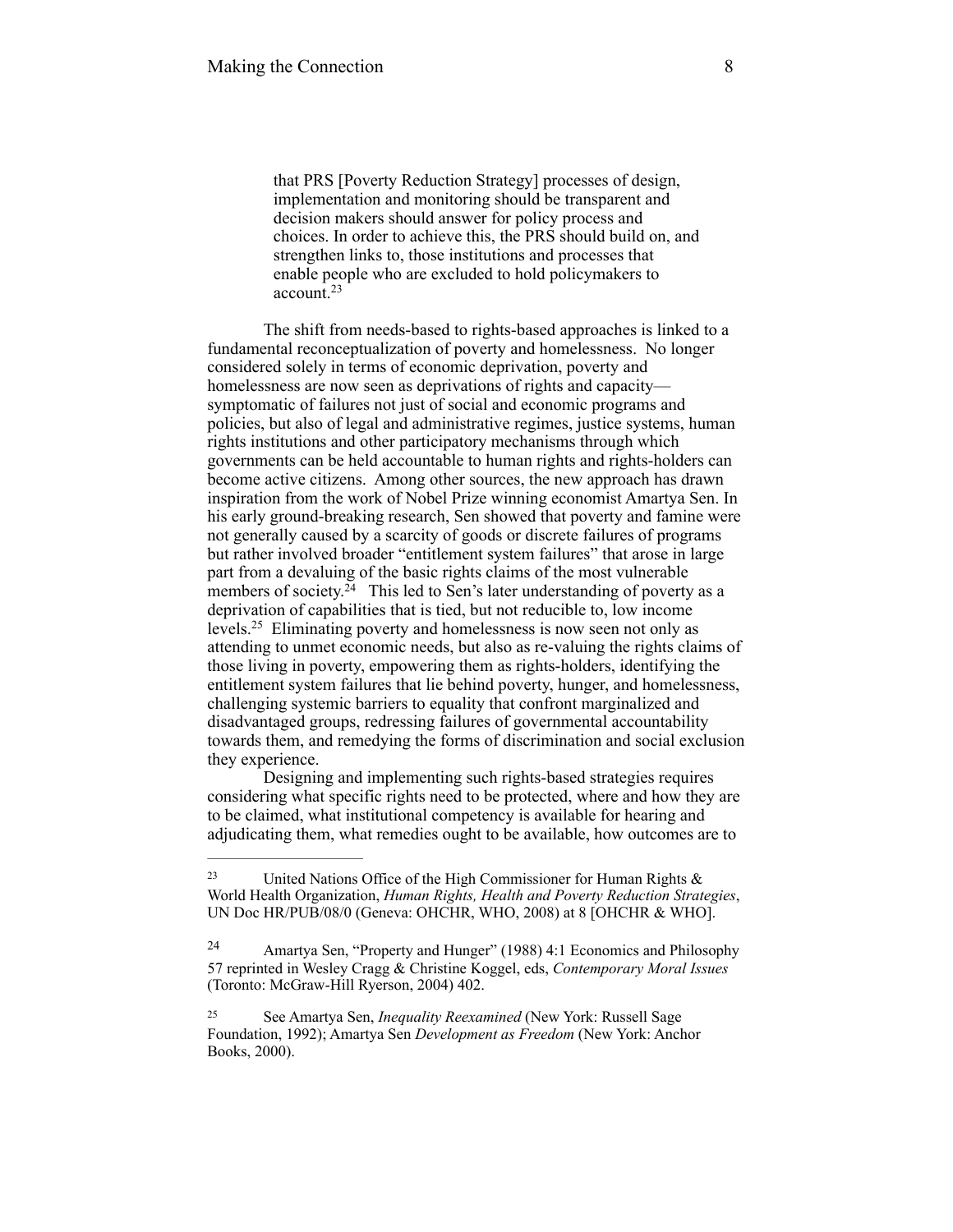be evaluated and monitored, and what corrective mechanisms will be in place where desired outcomes are not forthcoming. The role of courts, human rights institutions, civil society and local organizations must be assessed in the context of designing and implementing programs and legislation, so as to ensure that program beneficiaries are made rights claimants with access to participatory processes through which claims can be collaboratively given voice, provided with hearings and made subject to effective and responsive remedies.

# **C. International Human Rights Norms Relevant to Anti-Poverty and Housing Strategies in Canada**

## **1) The Right to Effective Remedies for Rights Violations**

Despite the fact that international human rights are not directly enforceable by in Canada except through domestic law, they still provide the normative framework for the rights-based approach that has emerged internationally. International human rights are an important source of both substantive and procedural rights protections for those who are living in poverty or who are denied adequate housing in Canada. As noted by the Senate Subcommittee on Cities in its seminal report, *In from the Margins: A Call to Action on Poverty, Housing and Homelessness*, international human rights are a persuasive source for the interpretation of the *Charter* and other domestic law and may be given effect by being incorporated into domestic legislation.<sup>26</sup> Moreover, remedies for international human rights violations may be sought through periodic review procedures before UN treaty bodies; at the Universal Periodic Review before the UN Human Rights Council; through optional complaints procedures before human rights treaty bodies; or by way of fact finding missions and recommendations from "mandate holders" such as the UN Special Rapporteur on Adequate Housing. While governments in Canada have paid far too little attention to these procedures and the remedial recommendations that have emerged from them, those affected by poverty and homelessness in Canada have increasingly turned to them for both the normative framework for anti-poverty and housing programs and for access to procedures through which claims that are not being heard by Canadian courts can receive a fair hearing.

 International procedures cannot, however, suffice in themselves. An overriding obligation under international law, and one implicit in the principle of the rule of law, is to provide effective domestic remedies for violations of human rights. This obligation applies equally to economic and social rights as

Senate, Subcommittee on Cities of the Standing Senate Committee on Social 26 Affairs, Science and Technology (Chair: Honourable Art Eggleton, PC), *In from the Margins: A Call to Action on Poverty, Housing and Homelessness* (December 2009) at 69-72, online: Parliament of Canada [www.parl.gc.ca](http://www.parl.gc.ca) [Senate, *In from the Margins*].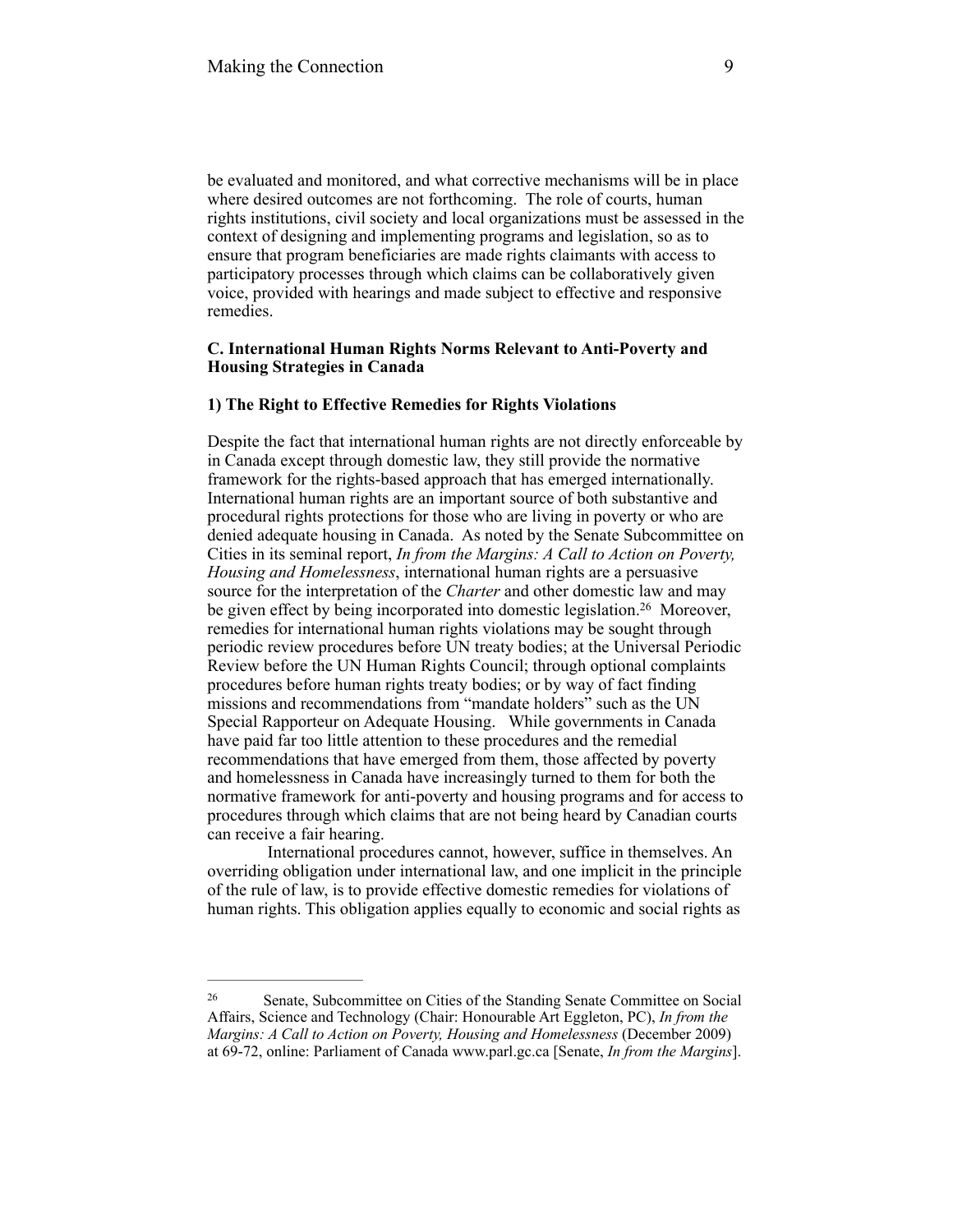to civil and political rights. $27$  While emphasizing the important role that courts must play, the CESCR has acknowledged the need for some flexibility as to how effective remedies are provided. Where judicial remedies are not available, alternative, effective remedies for violations of the right to adequate housing and an adequate standard of living must be implemented, outside of courts. $28$  For example, human rights commissions have broad authority to review legislation; to hold inquires; and to develop policy statements, and thus can play an important remedial role. Many other administrative bodies involved in housing or income assistance could likewise provide new venues through which rights claimants can obtain a hearing and secure effective remedies.

Access to judicial review is critical, but equally important to a rightsbased approach is the implementation of other accessible, affordable and timely procedures to ensure effective remedies without always relying on courts. The new rights-based approaches call for a more thorough integration of law and policy, framed by the notion of social rights as claimable. Judicial and quasi-judicial mechanisms should thus be integrated with effective informal and administrative procedures for claiming and enforcing social rights under legislated housing and poverty reduction strategies.

There are multiple *fora* in which rights to housing and an adequate standard of living can be claimed, defined, and applied, and many ways in which rights can and should affect policies and programs, short of court orders. The Supreme Court of Canada has yet to decide to what degree programs to remedy poverty or homelessness are constitutionally mandated, but it has affirmed that such measures are constitutionally "encouraged" by *Charter* values.<sup>29</sup> Chief Justice McLachlin has observed that the *Charter* does not belong to the courts but "to the people."<sup>30</sup> Rights-based strategies for the elimination of poverty and homelessness may serve as one way to reclaim rights, and to provide access to new types of adjudication and remedies which are too often denied within the judicial system as it currently operates.

29 *Schachter v Canada*, [1992] 2 SCR 679.

 *Cooper v Canada (Human Rights Commission)*, [1996] 3 SCR 854 at para 30 70, McLachlin J (as she then was), dissenting.

United Nations Committee on Economic, Social and Cultural Rights, 27 *General Comment 9: The Domestic Application of the Covenant*, UNCESCROR, 19th Sess, UN Doc E/C.12/1998/24, (1998) [*General Comment 9*].

*Ibid.* <sup>28</sup>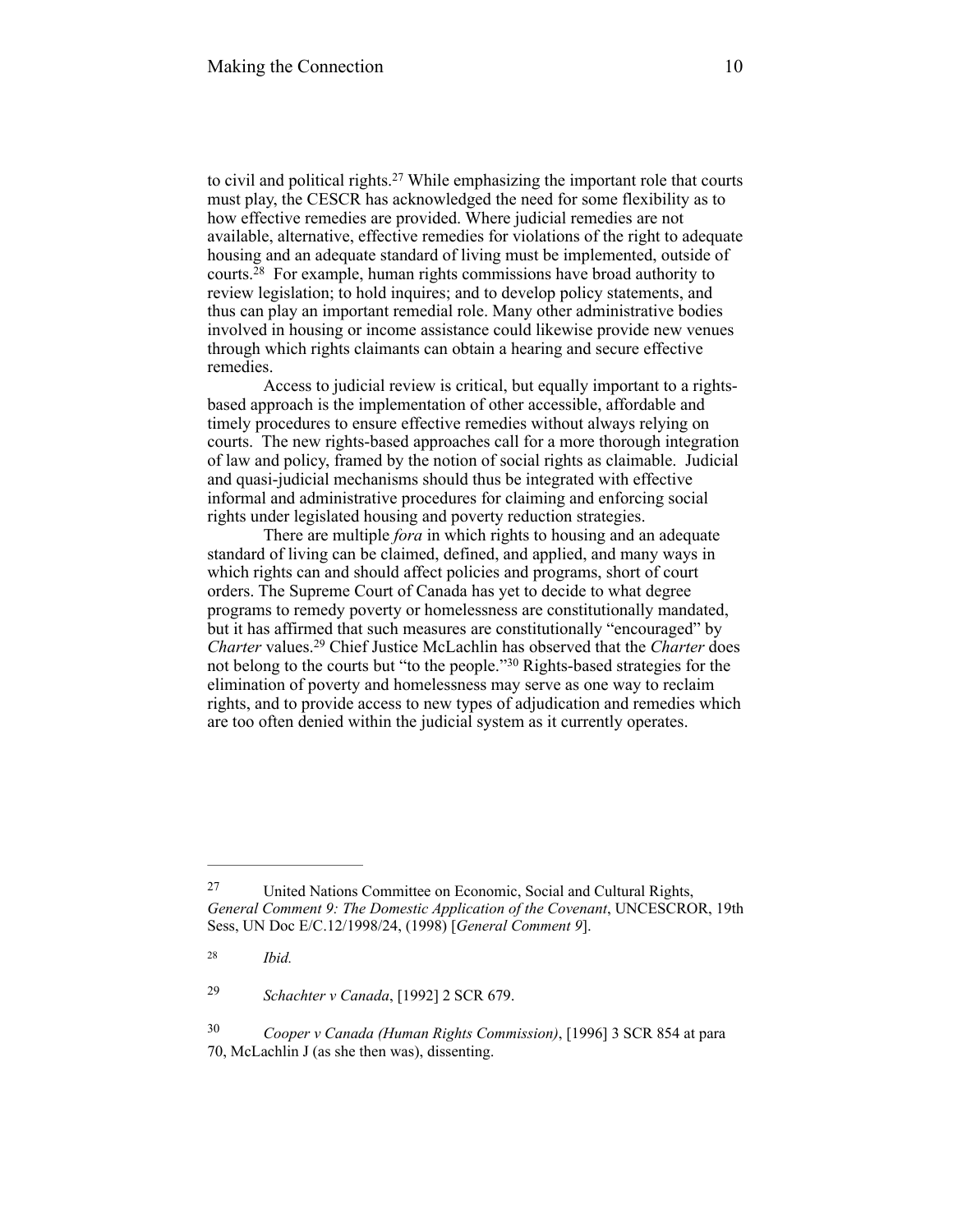#### **2) Progressive Realization' and the Obligation to Implement Strategies**

Under both domeon the stic and international law, key components of economic and social rights are subject to "progressive realization." Obligations are assessed relative to the available resources and to the stage of development of institutions and programs within the State party.<sup>31</sup> Article 2(1) of the *ICESCR* requires the government of a State party "to take steps… to the maximum of its available resources, with a view to achieving progressively the full realization of the rights recognized in the present Covenant by all appropriate means, including particularly the adoption of legislative measures." $32$ 

Where violations of the right to housing or to an adequate standard of living result from a denial of an immediate, minimal entitlement that is within the government's means to provide, the remedy is straightforward: the government must immediately provide the benefit. The progressive realization standard creates additional future-oriented obligations to fulfill the right to adequate income or housing within a reasonable time and, at the same time, to address broader structural patterns of disadvantage and exclusion which take time to remedy. The rights can only be fulfilled in the future, but the requirement to design and implement appropriate strategies through legislation and programs is an immediate obligation. The CESCR has consistently emphasized, from its first General Comment on, that even if the full implementation of *Covenant* rights cannot be achieved immediately there is still an overriding obligation to develop "clearly stated and carefully targeted policies, including the establishment of priorities which reflect the provisions of the Covenant." 33 There is a specific obligation "to work out and adopt a detailed plan of action for the progressive implementation" of each of the rights contained in the Covenant.<sup>34</sup> In *General Comment No. 3, on the nature of States parties obligations* the CESCR noted that while *Covenant* rights are subject to progressive realization, there are two overriding obligations which are of immediate effect: the obligation to ensure non-

*Ibid*. <sup>34</sup>

*International Covenant on Economic, Social and Cultural Rights*, 16 31 December 1966, 993 UNTS 3, Can TS 1976 No 46 (entered into force 3 January 1976, accession by Canada 19 May 1976) at art 2 [*ICESCR*].

*Ibid*. <sup>32</sup>

United Nations Committee on Economic, Social and Cultural Rights, 33 *General Comment 1: Report by States Parties*, UNCESCROR, 3d Sess, UN Doc E/ 1989/22, (1989) at para 4.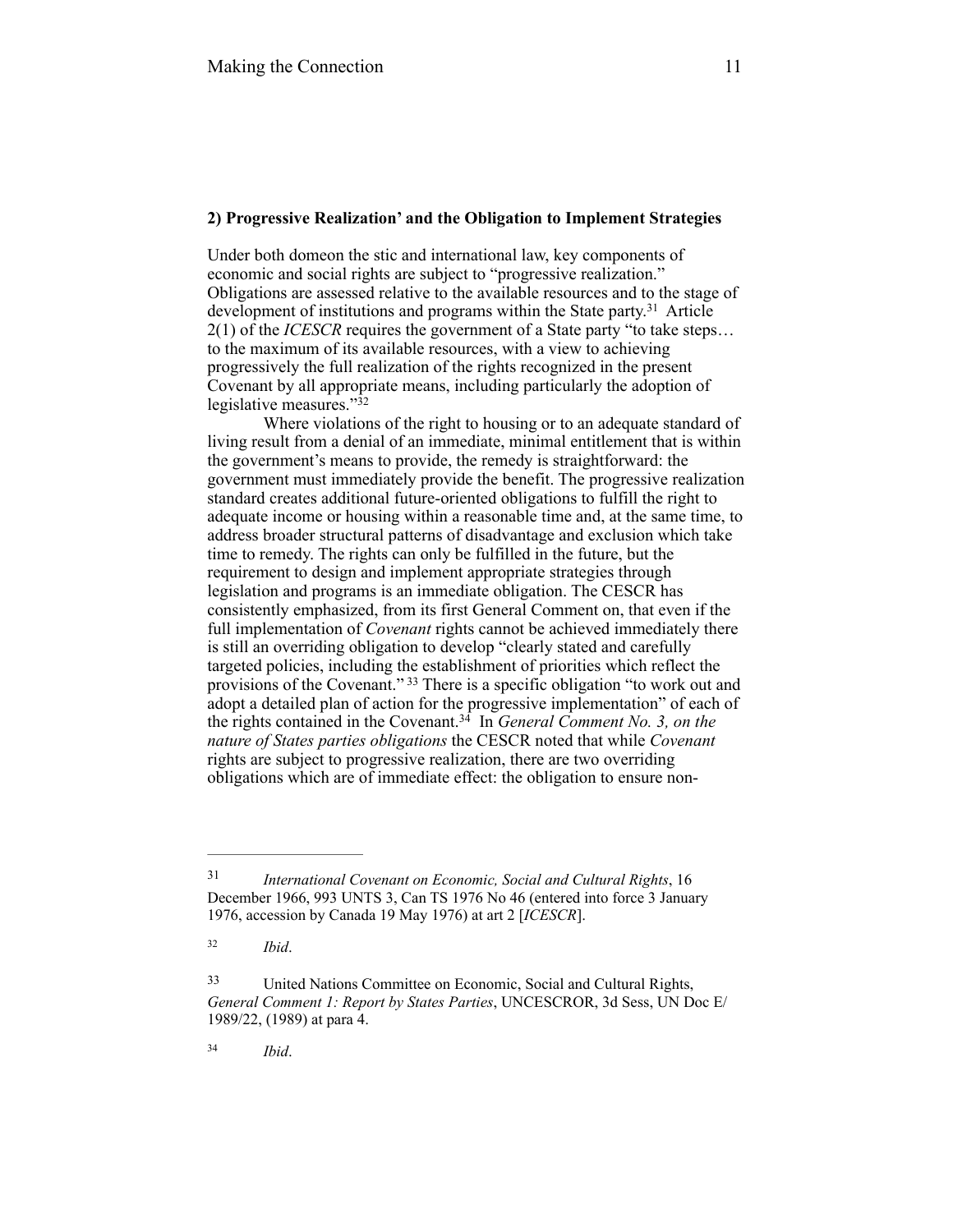discrimination and the obligation "to take steps."<sup>35</sup> The steps taken "should be deliberate, concrete and targeted as clearly as possible towards meeting the obligations recognized in the Covenant."<sup>36</sup> "Moreover, the obligations to monitor the extent of the realization, or more especially of the non-realization, of economic, social and cultural rights, and to devise strategies and programmes for their promotion, are not in any way eliminated as a result of resource constraints."37

Legislative measures are almost always desirable and in some cases indispensable. The CESCR notes that a critical concern is whether legislative measures "create any right of action on behalf of individuals or groups who feel that their rights are not being fully realized."<sup>38</sup> In *General Comment No. 4* on the right to adequate housing<sup>39</sup> the CESCR noted that the *ICESCR* "clearly requires that each State party take whatever steps are necessary" for fulfilling the right to adequate to housing and that this "will almost invariably require the adoption of a national housing strategy." $40$  Legal remedies must be available to groups facing evictions, inadequate housing conditions, or discrimination in access to housing.<sup>41</sup> The CESCR has affirmed similar obligations in other General Comments such as those relating to the right to

United Nations Committee on Economic, Social and Cultural Rights, 35 *General Comment 3: The Nature of States Parties Obligations (art. 2, para. 1 of the Covenant),* UNCESCROR, 5th Sess, UN Doc E/1991/23, (1990) [*General Comment 3*].

*Ibid* at para 2. <sup>36</sup>

*Ibid* at para 11. <sup>37</sup>

*Ibid* at para 6. <sup>38</sup>

United Nations Committee on Economic, Social and Cultural Rights, 39 *General Comment 4: The Right to Adequate Housing (art 11(1) of the Covenant)*, UNCESCROR, 6th Sess, UN Doc E/1992/23, (1991) [*General Comment 4*].

*Ibid* at para 12. 40

*Ibid* at para 17. <sup>41</sup>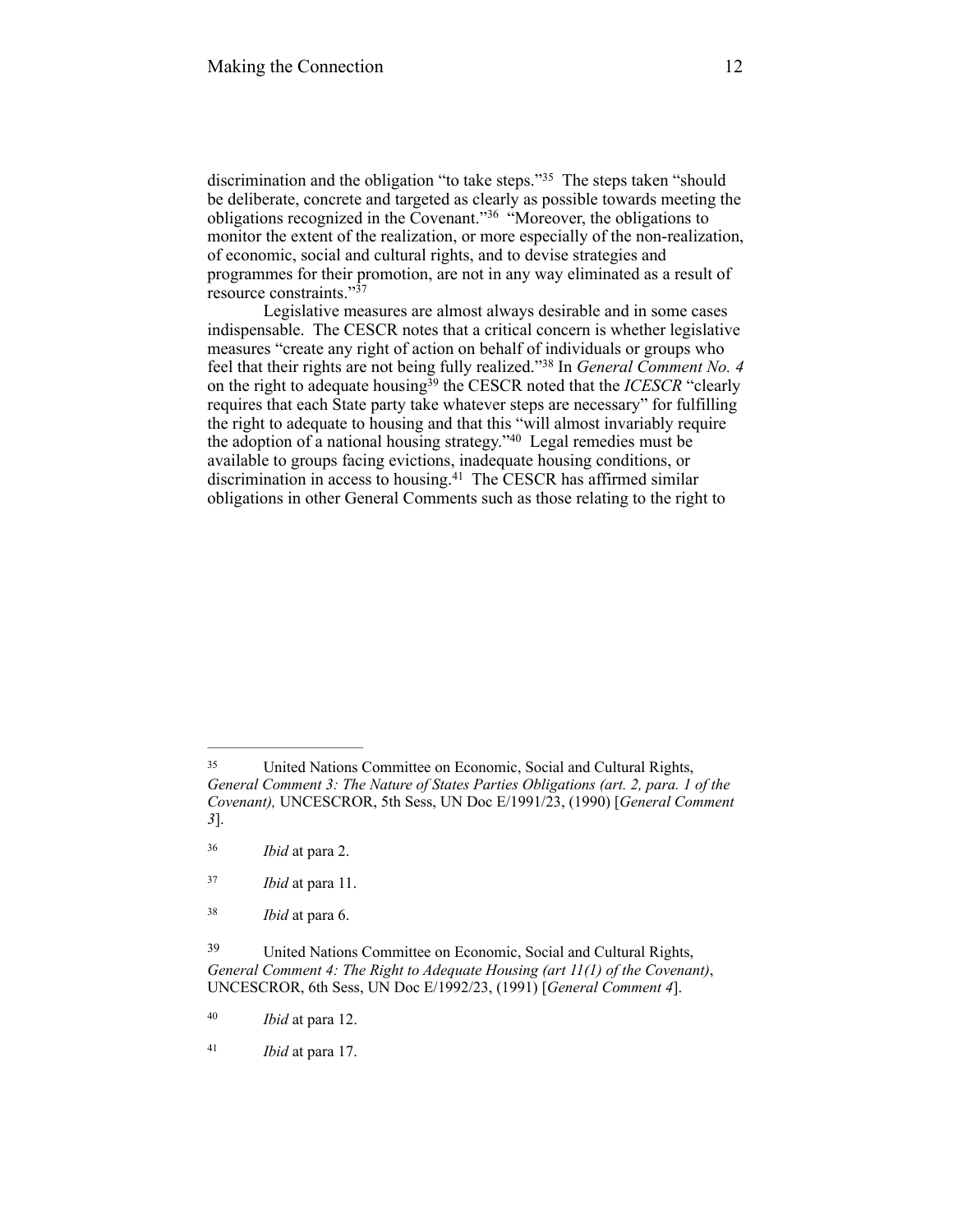adequate food,  $42$  the right to social security,  $43$  the right to work,  $44$  the right to health  $45$  and the right to water  $46$  calling on States to create targeted national strategies based on human rights principles to ensure that each of these rights is fulfilled.

# **3) The Reasonableness Standard**

The standard to be applied in assessing whether strategies or programs comply with the "progressive realization" standard under Article 2(1) of the *ICESCR* was the object of intense debate during the drafting of the optional complaints procedure to the *ICESCR*. Skeptical States, such as Canada, the United States and Australia, argued that the *Optional Protocol* should prescribe a deferential standard of review, encouraging the CESCR to apply a "broad margin of discretion" or to require a finding of "unreasonableness" before a finding of a violation could be made.<sup>47</sup> Other States argued that such a deferential standard would defeat the very purpose of the *Optional Protocol*, by undermining any meaningful accountability of States in relation to the

United Nations Committee on Economic, Social and Cultural Rights, 42 *General Comment 12: The Right to Adequate Food (art 11)*, UNCESCROR, 20th Sess, UN Doc E/C.12/1999/5, (1999) at paras 4 & 21 [*General Comment 12*].

United Nations Committee on Economic, Social and Cultural Rights, 43 *General Comment 19: The Right to Social Security (art 9)*, UNCESCROR, 39th Sess, UN Doc E/C.12/GC/19, (2007) at paras 41, 48 & 67 [*General Comment 19*].

United Nations Committee on Economic, Social and Cultural Rights, 44 *General Comment 18: The Right to Work (art 6)*, UNCESCROR, 35th Sess, UN Doc E/C.12/GC/18, (2006) at para 31 [*General Comment 18*].

United Nations Committee on Economic, Social and Cultural Rights, 45 *General Comment 14: The Right to the Highest Attainable Standard of Health (art 12)*, UNCESCROR, 22d Sess, UN Doc E/C.12/2000/4, (2000) at para 43(f) [*General Comment 14*].

United Nations Committee on Economic, Social and Cultural Rights, 46 *General Comment No. 15: The Right to Water (arts. 11 and 12)* E/C.12/2002/11 (2002) at paras 28 & 31 [*General Comment 15*].

United Nations Committee on Economic, Social and Cultural Rights, *Report* <sup>47</sup> *of the Open-ended Working Group to Consider Options Regarding the Elaboration of an Optional Protocol to the International Covenant on Economic, Social and Cultural Rights on its Third Session*, UN Commission on Human Rights, 62d Sess, UN Doc E/ CN.4/2006/47, (2006) at para 92.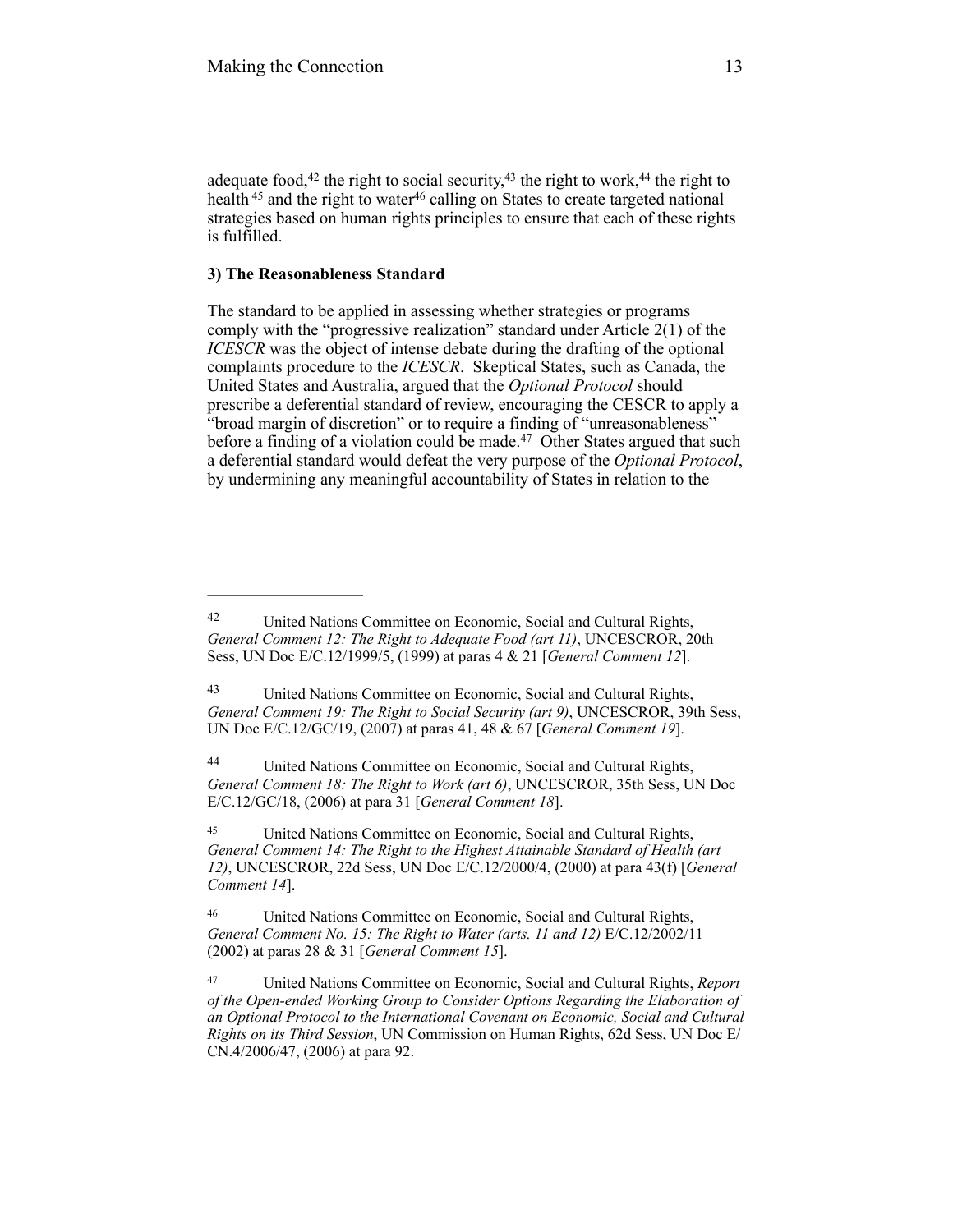*ICESCR*'s key substantive programmatic obligations.<sup>48</sup> In the end, proposals for a deferential standard of review were not accepted and references to a margin of discretion were omitted. The final text of the *Optional Protocol* prescribes a standard of "reasonableness" in assessing steps taken to achieve progressive realization of *ICESCR* rights, requiring compliance with the substantive guarantees in Part II of the *ICESCR* while recognizing there may be a variety of ways for governments to achieve the results necessary for compliance:

> [w]hen examining communications under the present Protocol, the Committee shall consider the reasonableness of the steps taken by the State Party in accordance with Part II of the Covenant. In doing so, the Committee shall bear in mind that the State Party may adopt a range of possible policy measures for the implementation of the rights.49

The specific wording used in the *Optional Protocol* was taken from a paragraph of the now famous *Grootboom*<sup>50</sup> decision on the right to adequate housing in South Africa, in which the South African Constitutional Court first developed its reasonableness standard for review of compliance with the justiciable economic and social rights in the South African Constitution.<sup>51</sup> In adopting this formulation, the Open Ended Working Group mandated to draft the *Optional Protocol* was also guided by a statement prepared by the CESCR: *An Evaluation of the Obligation to Take Steps to the "Maximum of Available Resources" under an Optional Protocol to the Covenant*, in which the Committee suggested for the first time that, in evaluating compliance with article 2(1) of the *ICESCR*, it would assess the "reasonableness" of steps

<sup>&</sup>lt;sup>48</sup> See Bruce Porter, "The Reasonableness Of Article  $8(4)$  – Adjudicating Claims From The Margins" (2009) 27:1 Nordic Journal of Human Rights 39 [Porter, "Reasonableness"]; Brian Griffey, "The 'Reasonableness' Test: Assessing Violations of State Obligations under the Optional Protocol to the International Covenant on Economic, Social and Cultural Rights" (2011) 11 HRL Rev 275 at 290 (Porter and Griffery provide descriptions of the debates on the reasonableness standard).

<sup>&</sup>lt;sup>49</sup> *Optional Protocol*, above note 4.

<sup>&</sup>lt;sup>50</sup> *Government of the Republic of South Africa v Grootboom*, [2000] ZACC 19 (SAFLII) (S Afr Const Ct).

<sup>&</sup>lt;sup>51</sup> Porter, "Reasonableness", above note 48.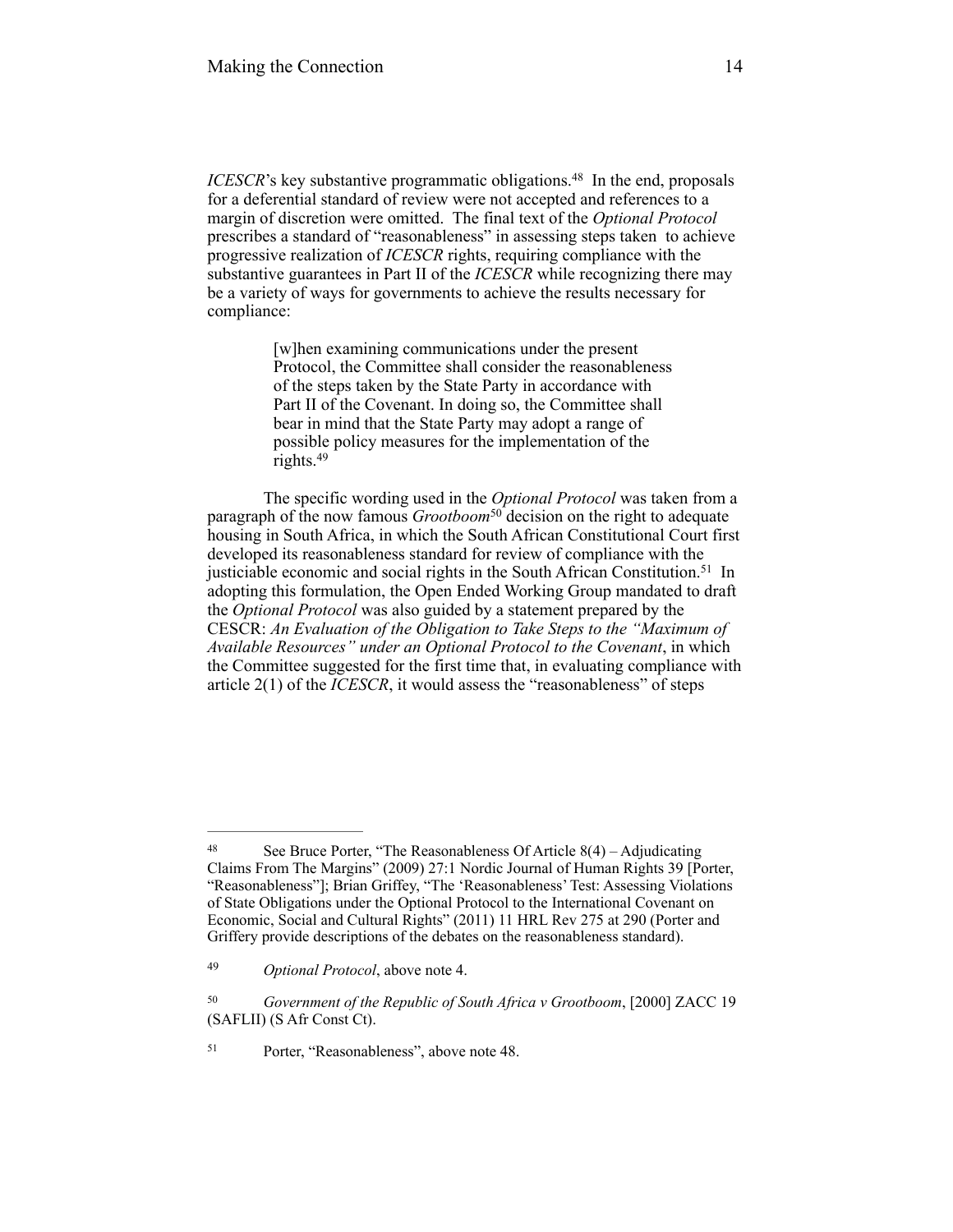taken. $52$  In its statement, the CESCR identified a number of possible factors to be considered in determining whether steps taken by a State party meet the reasonableness standard, including:

- The extent to which the measures taken were deliberate, concrete and targeted towards the fulfilment of economic, social and cultural rights.
- Whether discretion was exercised in a non-discriminatory and non-arbitrary manner.
- Whether resource allocation is in accordance with international human rights standards.
- Whether the State party adopts the option that least restricts *Covenant* rights.
- Whether the steps were taken within a reasonable timeframe.
- Whether the precarious situation of disadvantaged and marginalized individuals or groups has been addressed.
- Whether policies have prioritized grave situations or situations of risk.
- Whether decision-making is transparent and participatory.<sup>53</sup>

Beyond the CESCR's commentary on the reasonableness standard under the *Optional Protocol*, there is extensive jurisprudence in CESCR's General Comments and in its Concluding Observations on Periodic Reviews of State parties that provides further clarification as to the requirements of policies and strategies for compliance with article 2(1) of the *ICESCR*. Comprehensive and purposive legislative measures are almost always required,<sup>54</sup> and strategies must be informed by an equality framework, prioritizing the needs of disadvantaged groups and ensuring protection from

United Nations Committee on Economic, Social and Cultural Rights, *An* <sup>52</sup> *Evaluation of the Obligation to Take Steps to the "Maximum of Available Resources" under an Optional Protocol to the Covenant*, UNCESCROR, 38th Sess, UN Doc E/C. 12/2007/1, (2007) [CESCR, "Maximum Available Resources"]; Malcolm Langford, "Closing The Gap? – An Introduction To The Optional Protocol To The International Covenant On Economic, Social And Cultural Rights" (2009) 27:1 Nordic Journal of Human Rights 2.

*Ibid.* <sup>53</sup>

<sup>&</sup>lt;sup>54</sup> *General Comment 3, above note 35.*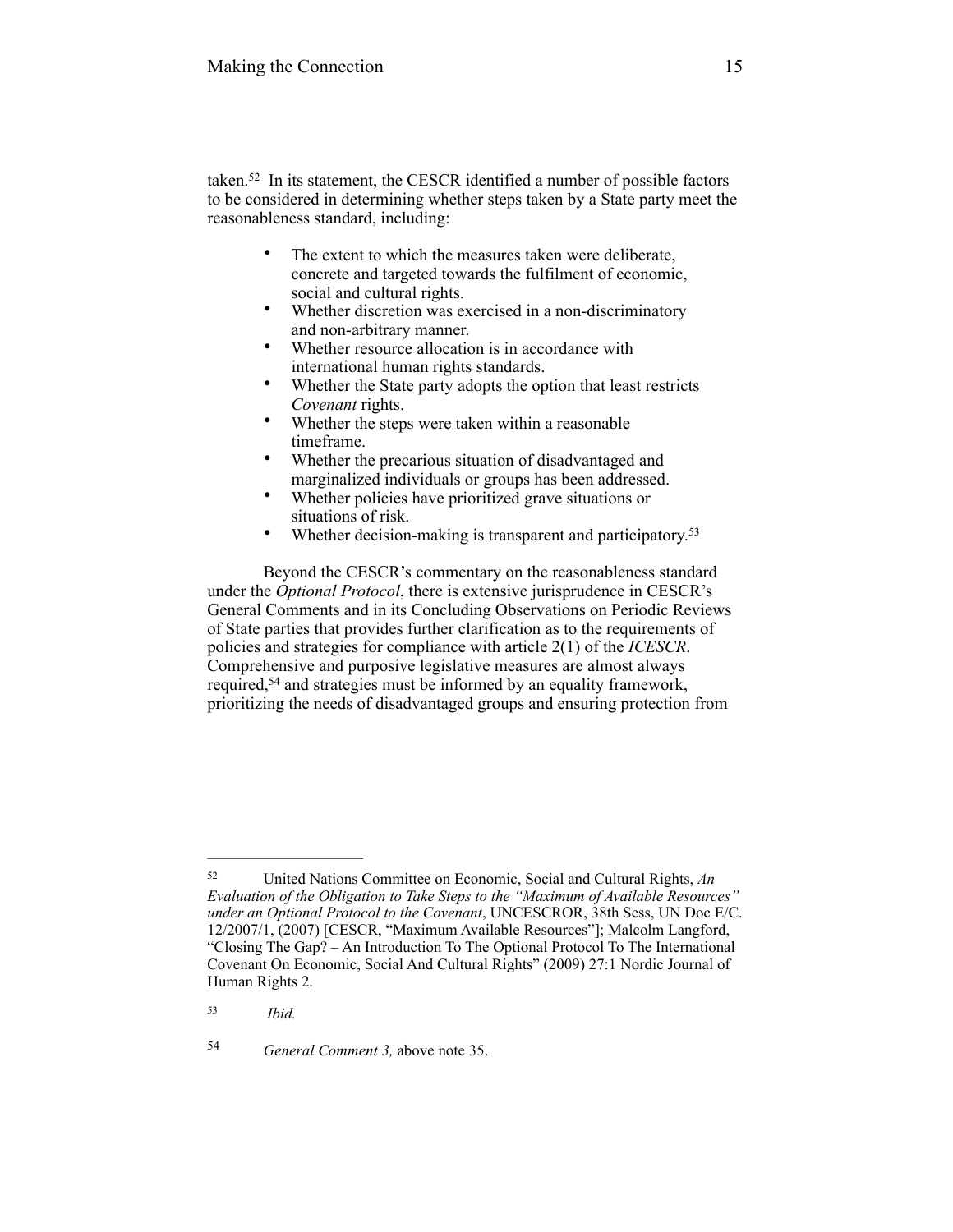discrimination.<sup>55</sup> Strategies must specifically address issues of systemic discrimination and the barriers faced by individuals who have suffered historic discrimination or prejudice and should include "efforts to overcome negative stereotyped images."<sup>56</sup> They should rely on effective "coordination between the national ministries, regional and local authorities."<sup>57</sup> Human rights institutions may scrutinize existing laws, identify appropriate goals and benchmarks, provide research, monitor compliance, examine complaints of alleged infringements and disseminate educational materials. 58

The CESCR has emphasized that monitoring and redress should also include assessment of budgetary measures.<sup>59</sup> The reasonableness of budgetary allotment can be assessed based on information about the

<sup>59</sup> *General Comment 3, above note 35 at para 11.* 

United Nations Committee on Economic, Social and Cultural Rights, 55 *General Comment 20: Non-discrimination in Economic, Social and Cultural Rights (art 2 para 2)*, UNCESCROR, 42d Sess, UN Doc E/C.12/GC/20, (2009) at para 9 [*General Comment 20*]. See also: UN Commission on Human Rights, *Note verbale dated 86/12/05 from the Permanent Mission of the Netherlands to the United Nations Office at Geneva addressed to the Centre for Human Rights ("Limburg Principles")*, UN Doc E/CN.4/1987/17, (1987) at para 39: "Special measures taken for the sole purpose of securing adequate advancement of certain groups or individuals requiring such protection as may be necessary in order to ensure to such groups or individuals equal enjoyment of economic, social and cultural rights shall not be deemed discrimination."

*Ibid* at para 41. 56

United Nations Committee on Economic, Social and Cultural Rights, 57 *General Comment 15: The Right to Water (art 11 & 12)*, UNCESCROR, 29th Sess, UN Doc E/C.12/2002/1, (2002) at para 51 [*General Comment 15*].

United Nations Committee on Economic, Social and Cultural Rights, 58 *General Comment 10: The Role of National Human Rights Institutions in the Protection of Economic, Social and Cultural Rights*, UNCESCROR, 19th Sess, UN Doc E/C.12/1998/25, (1998) at para 3.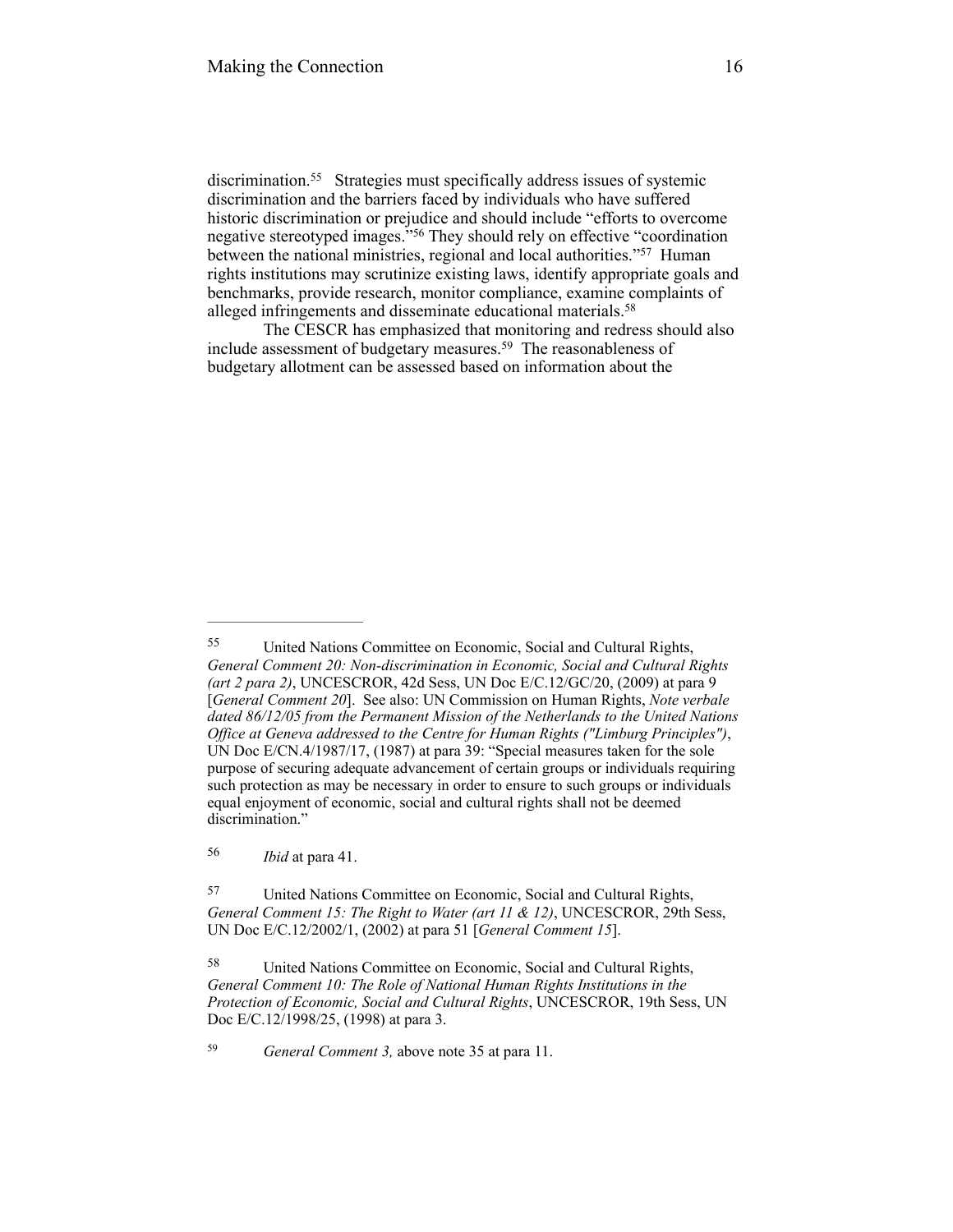percentage of the budget allocated to specific rights under the *Covenant* and may be compared to that of other states with similar levels of development.<sup>60</sup>

 As Brian Griffey notes "questions remain as to how the 'reasonableness' test will be applied, but the answer must be consistent with *ICESCR* obligations and the object and purpose of the *Optional Protocol*."<sup>61</sup> Reasonable strategies will be based on a commitment to ensuring access to adequate housing and freedom from poverty as fundamental human rights that can be effectively claimed and enforced.

As Sandra Liebenberg and Geo Quinot have argued in relation to the reasonableness standard in South African jurisprudence, the requirement of 'reasonableness' itself demands a rights-conscious strategy, commensurate with the special status of "rights" in comparison to other legitimate policy objectives:

> It is not enough that the objectives which the State sets itself fall within the broad range of what are regarded as 'legitimate' State objectives. These objectives must be consistent with the normative purposes of the rights. This implies a rights-conscious social policy, planning and budgeting process. It is noteworthy in this context that one of the core obligations identified by the UN Committee on Economic, Social and Cultural Rights in relation to the rights protected in the International Covenant on Economic, Social and Cultural Rights (1966) is the adoption of a national strategy and plan of action aimed at the realisation of the relevant rights. Such a national plan must be participatory and transparent and set clear goals as well as indicators and benchmarks by which progress can

<sup>61</sup> Griffey, "The Reasonableness Test" *ibid* at 304.

<sup>&</sup>lt;sup>60</sup> Manisuli Ssenyonjo, "Reflections on State Obligations with Respect to Economic, Social and Cultural Rights in International Human Rights Law" (2011) 15:6 Int'l JHR 969 at 980-81. See for example United Nations Committee on Economic, Social and Cultural Rights, *Consideration of Reports Submitted by States Parties Under Articles 16 and 17 of the Covenant: Concluding Observations of the Committee on Economic, Social and Cultural Rights: Democratic Republic of Congo*, UNCESCROR, 43d Sess, UN Doc E/C.12/COD/CO/4, (2009) at para 16, where the Committee found that the State's decreased allocation of resources to social sector development combined with increased levels of military spending resulted in a violation of its Covenant obligations; Brian Griffey, "The 'Reasonableness' Test: Assessing Violations of State Obligations under the Optional Protocol to the International Covenant on Economic, Social and Cultural Rights" (2011) 11 HRL Rev 275 at 290 [Griffey, "The Reasonableness Test"] at 290.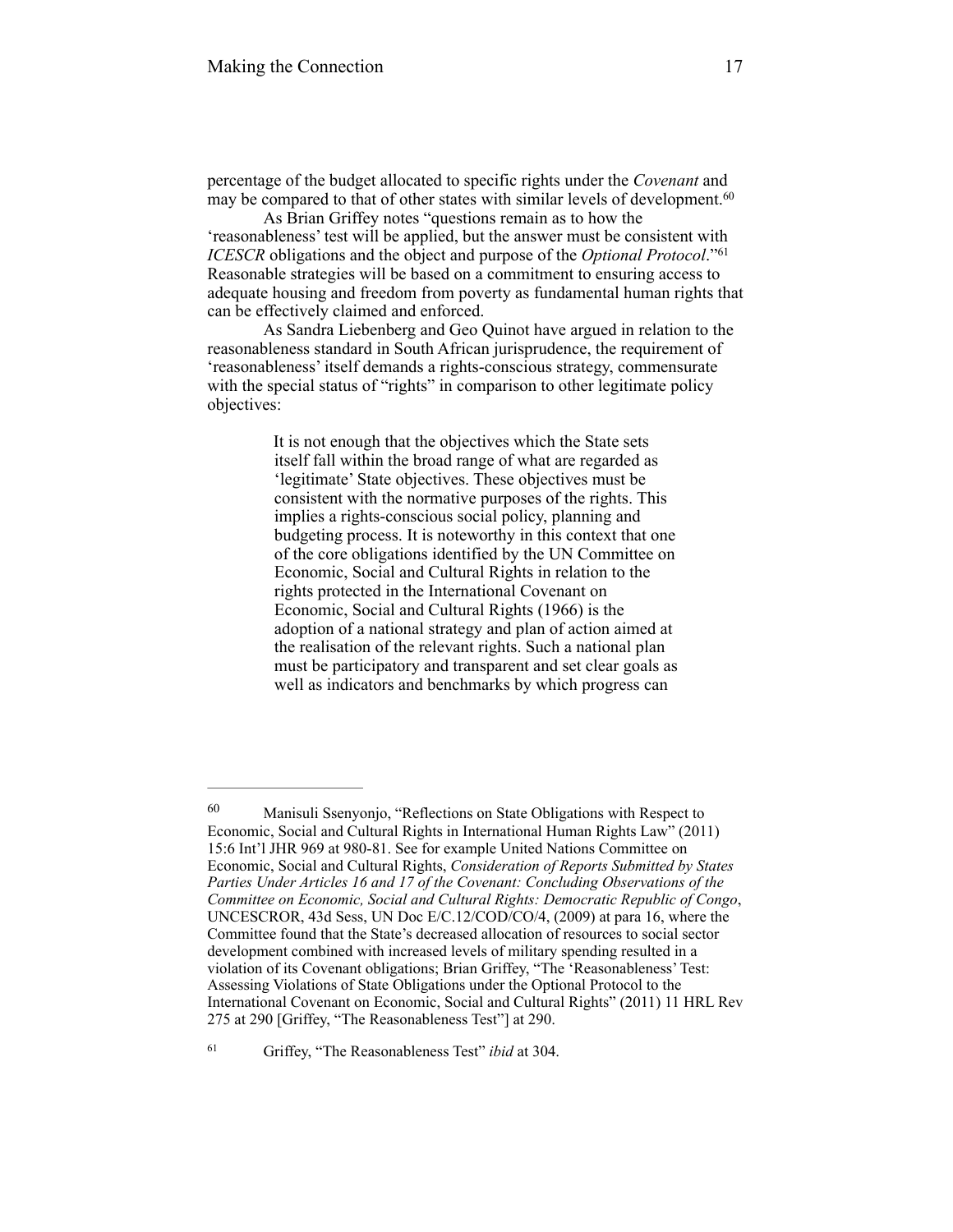be monitored. Particular attention must be given in the plan to vulnerable or marginalised groups.62

 An important avenue for the integration of international human rights norms into housing and anti-poverty strategy in Canada, as in South Africa, will be through the development of domestic standards of reasonableness under both administrative and constitutional law. 63 Reasonable decision-making in domestic law in Canada, as was affirmed by the Supreme Court of Canada in *Baker*, requires conformity with both international human rights values and with the *Charter*.<sup>64</sup> In *Eldridge*, the Supreme Court found that the duty to take reasonable positive measures to accommodate disability is a component of section 1 of the *Charter*.<sup>65</sup> In the recent decision of *Doré v Barreau du Québec*, <sup>66</sup> the Court departed from some of its earlier jurisprudence<sup> $67$ </sup> by proposing that, in cases where administrative decision-making under statutory authority is alleged to have been exercised in a manner that is contrary to the *Charter*, judicial review of such decisions may be conducted under a "robust" administrative law test of reasonableness, nurtured by the *Charter*, which can provide essentially the same level of protection of *Charter* rights as does a section 1 analysis.<sup>68</sup> In its more recent decision in the Insite case (*PHS*) *Community Services Society<sup>69</sup>*), the Supreme Court found that where decisions impact on the rights to life and security of the person, discretion must be exercised also in conformity with principles of

 $62$  Geo Quinot & Sandra Liebenberg, "Narrowing the Band: Reasonableness Review in Administrative Justice and Socio-Economic Rights Jurisprudence in South Africa" (Paper delivered at the Law and Poverty Colloquium, Stellanbosch University, South Africa, 29-31 May 2011), [unpublished, on file with authors].

United Nations Committee on Economic, Social and Cultural Rights, 63 *General Comment 1: Report by States Parties*, UNCESCROR, 3d Sess, UN Doc E/ 1989/22, (1989).

*Baker v Canada (Minister of Citizenship and Immigration)* [1999] 2 SCR 64 817 at paras 69-71.

<sup>&</sup>lt;sup>65</sup> *Eldridge v British Columbia (Attorney General)*, [1997] 3 SCR. 624, at para 79.

*Doré v Barreau du Québec*, 2012 SCC 12 [*Doré*]. <sup>66</sup>

<sup>&</sup>lt;sup>67</sup> Multani v Commission scolaire Marguerite-Bourgeoys, 2006 SCC 6.

 $b^{8}$  *Doré*, above note 66 at para 29. For a discussion of the implications of the evolving jurisprudence on reasonableness in administrative law , see Lorne Sossin & Andrea Hill, Chapter 8.

*Canada (AG) v PHS Community Services Society*, 2011 SCC 44. *69*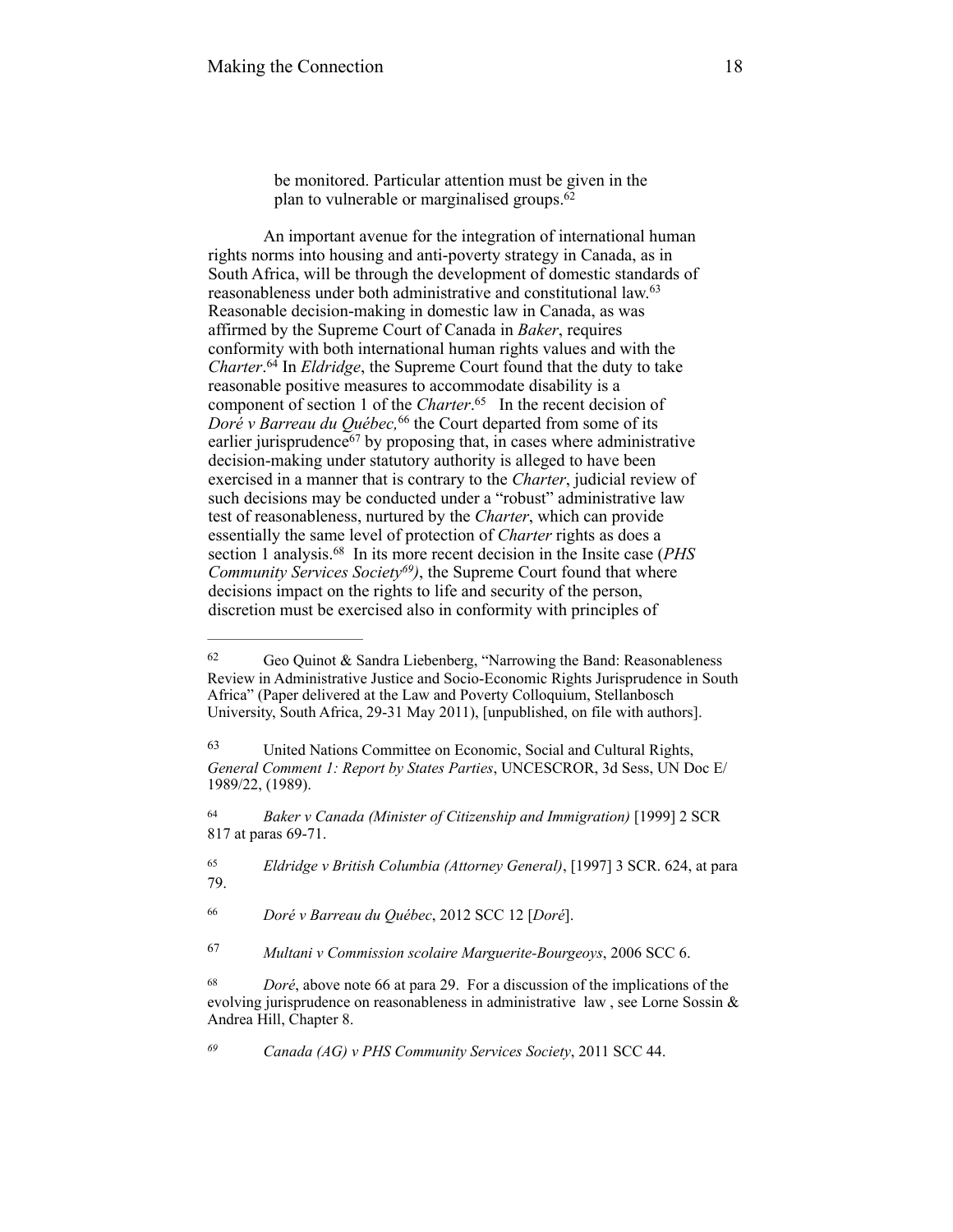fundamental justice. Principles of fundamental justice must include international human rights norms.<sup>70</sup> Drawing on this jurisprudence, there is ample room to apply both domestic and international standards of reasonableness as a legal requirement of strategies and programs to address poverty and homelessness.

# **D. Recommendations of International Human Rights Bodies for Housing and Anti-Poverty Strategies in Canada**

Concerns among international human rights bodies about the growing crisis of poverty and homelessness in Canada, one of the most affluent countries to have ratified the ICESCR, have reached unprecedented levels in recent years. The centerpiece of the CESCR's recommendations with respect to poverty and homelessness in Canada has been a strategy for the reduction of homelessness and poverty that integrates economic, social and cultural rights.<sup>71</sup> The CESCR has emphasized that a strategy in Canada should include "measurable goals and timetables, consultation and collaboration with affected communities, complaints procedures, and transparent accountability mechanisms, in keeping with Covenant standards."<sup>72</sup> The CESCR has referred Canada to its statement, *Poverty and the International Covenant on Economic, Social and Cultural Rights*, which is aimed at "encouraging the integration of human rights into poverty eradication policies by outlining how human rights generally, and the *ICESCR* in particular, can empower the poor and enhance anti-poverty strategies."<sup>73</sup> The CESCR has emphasized that "anti-poverty policies are more likely to be effective, sustainable, inclusive,

Concluding Observations 1998, *ibid* at para 62. <sup>72</sup>

<sup>&</sup>lt;sup>70</sup> Suresh v Canada (Minister of Citizenship and Immigration [2002] 1 SCR 3.

United Nations Committee on Economic, Social and Cultural Rights, 71 *Consideration of Reports Submitted by States Parties Under Articles 16 and 17 of the Covenant: Concluding Observations of the Committee on Economic, Social and Cultural Rights: Canada*, UNCESCROR, 19th Sess, UN Doc E/C.12/1/Add.31, (1998) at para 46 [*Concluding Observations* 1998]. See also United Nations Committee on Economic, Social and Cultural Rights, *Consideration of Reports Submitted by States Parties Under Articles 16 and 17 of the Covenant: Concluding Observations of the Committee on Economic, Social and Cultural Rights: Canada*, UNCESCROR, 36th Sess, UN Doc E/C.12/CAN/CO/4 & E/C.12/CAN/CO/5, (2006) at para 60 [*Concluding Observations* 2006].

United Nations Committee on Economic, Social and Cultural Rights, 73 *Substantive Issues Arising in the Implementation of the International Covenant on Economic, Social and Cultural Rights: Poverty and the International Covenant on Economic, Social and Cultural Rights*, UNCESCROR, 25th Sess, UN Doc E/C. 12/2001/1, (2001) at para 3 [*Poverty and the ICESCR*].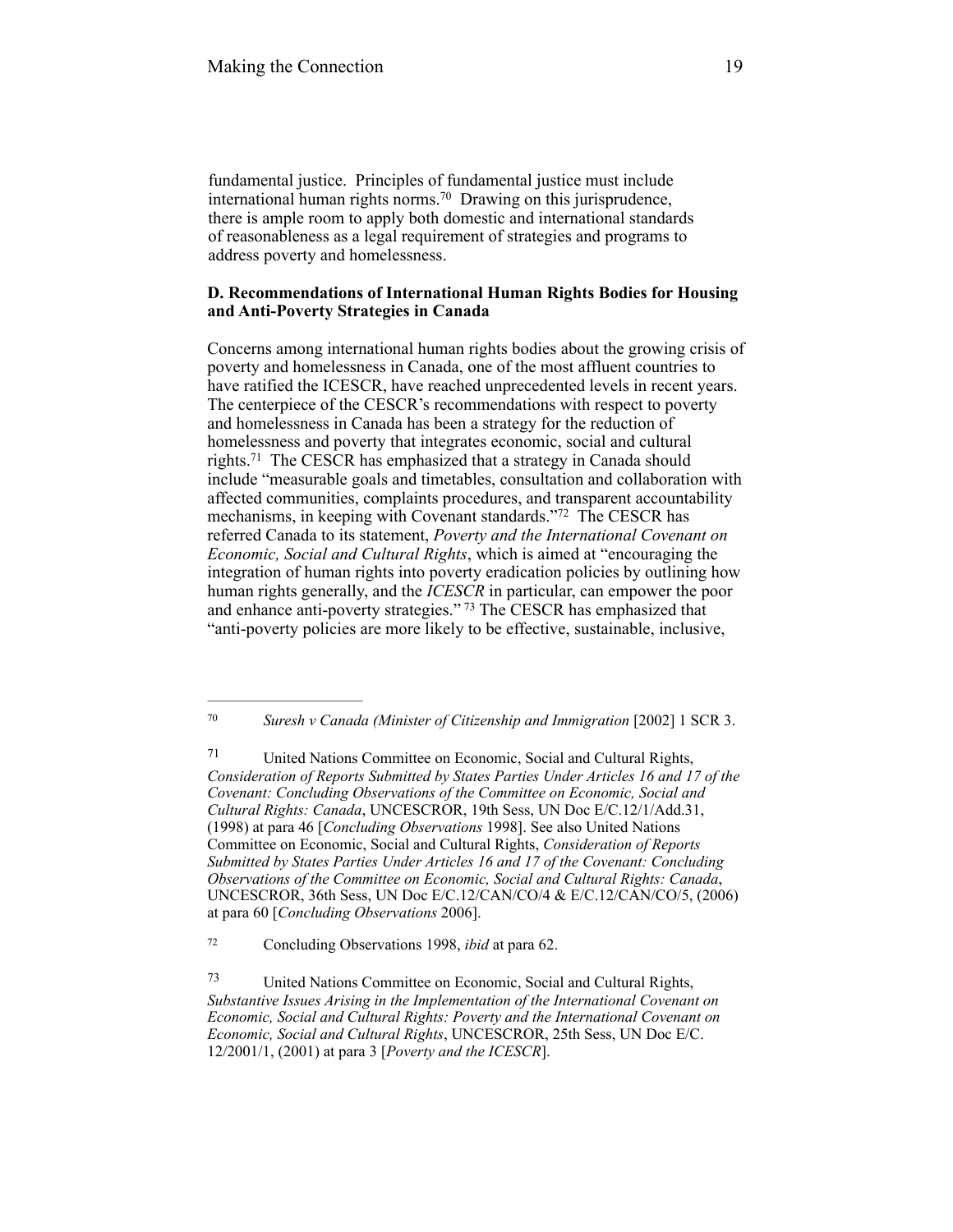equitable and meaningful to those living in poverty if they are based upon international human rights."<sup>74</sup>

The CESCR's recommendations were reinforced during the 2007 visit to Canada of the UN Special Rapporteur on adequate housing, Miloon Kothari. A key recommendation in Kothari's Mission Report on Canada was for "a comprehensive and coordinated national housing policy based on indivisibility of human rights and the protection of the most vulnerable."75 Kothari reiterated the recommendations of the CESCR that the strategy should include measurable goals and timetables, complaints procedures, and transparent accountability mechanisms.<sup>76</sup> He recommended that federal and provincial governments work in close collaboration and coordination and "commit stable and long-term funding to a comprehensive national housing strategy."<sup>77</sup> The Special Rapporteur also strongly advocated for the improvement of legal remedies for poverty and homelessness, recommending that the "right to adequate housing be recognized in federal and provincial legislation as an inherent part of the Canadian legal system."<sup>78</sup>

 The UN Human Rights Council's two reviews of Canada under the new *Universal Periodic Review* (*UPR*) procedure have also highlighted the need for anti-poverty and housing strategies based on human rights. Prior to Canada's appearance for its *UPR* before the UN Human Rights Council in 2009, an NGO Steering Committee coordinated six meetings in cities across the country with over 200 civil society and Aboriginal organizations as well as representatives from the federal and provincial governments. Drawing on these meetings, a briefing document outlining major human rights concerns was prepared and provided to members of the Human Rights Council in informal meetings in Geneva in the days leading up to Canada's review. 79 The Briefing Document highlighted poverty and homelessness as the issues of greatest concern to all NGOs, Aboriginal communities and stakeholders, and

 United Nations Human Rights Council, *Report of the Special Rapporteur on* <sup>75</sup> *Adequate Housing as a Component of the Right to an Adequate Standard of Living, and on the Right to Non-discrimination in this Context, Miloon Kothari - Addendum - Mission to Canada (9 to 22 October 2007)*, UNHRCOR, 10th Sess, UN Doc A/HRC/ 10/7/Add.3, (2009) at para 90 [*SR Mission to Canada*].

 *The Universal Periodic Review of Canada: February 2009: An Overview of* <sup>79</sup> *a Select Number Canadian NGO Concerns and Recommendations* (31 January 2009), online: Social Rights CURA www.socialrightscura.ca.

*Ibid* at para 13. <sup>74</sup>

*Ibid* at para 90. <sup>76</sup>

*Ibid* at para 92. <sup>77</sup>

<sup>&</sup>lt;sup>78</sup> *Ibid* at para 88.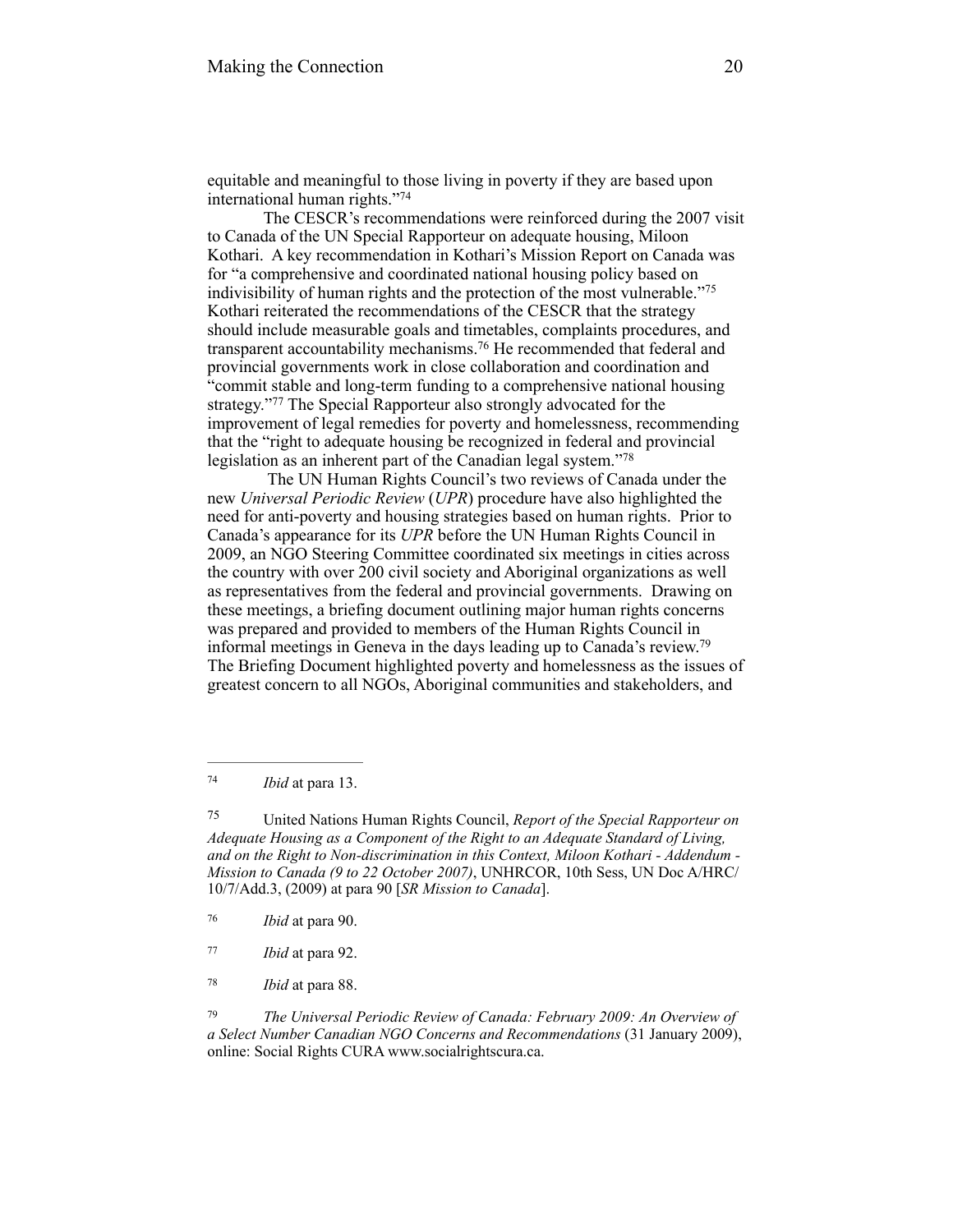strongly recommended the development of human rights-based strategies to address both. 80

Recommendations considered under the *UPR* come from other States participating in the *UPR* process, and may be either formally accepted or rejected by the State under review. Among the recommendations in Canada's 2009 UPR were that Canada develop "a national strategy to eliminate poverty" and "consider taking on board the recommendation of the Special Rapporteur on adequate housing, specifically to extend and enhance the national homelessness programme." <sup>81</sup> Further to this, it was recommended that Canada "intensify the efforts already undertaken to better ensure the right to adequate housing, especially for vulnerable groups and low-income families."82

The recommendation to adopt a national strategy to address poverty was not accepted by Canada in its response to the 2009 UPR. The federal government expressed support for the provincial strategies but refused to commit to implementing the recommended federal plan.<sup>83</sup> Canada did, however, partially accept a recommendation to "integrate economic social and cultural rights in its poverty reduction strategies in a way that can benefit the most vulnerable groups in society."<sup>84</sup> Recommendations for strategies to address homelessness and poverty were made again in Canada's 2013 UPR, supplemented by further recommendations for strategies to ensure food security and the rights to water and sanitation.<sup>85</sup> Canada again refused to accept any of the recommended strategies to reduce and eliminate hunger, poverty or homelessness and thus continues to resist sustained and growing

<sup>82</sup> *Ibid* at para 72.

 United Nations Human Rights Council, *Report of the Working Group on the* <sup>83</sup> *Universal Periodic Review: Canada, Addendum, Views on Conclusions and/or Recommendations, Voluntary Commitments and Replies Presented by the State under Review*, UNHRCOR, 11th Sess, UN Doc A/HRC/11/17/Add.1, (2009) at paras 9, 11 & 27 [Response to 2009 *UPR*].

<sup>84</sup> 2009 *UPR* Canada, above note 81 at para 45; Response to 2009 *UPR*, above note 83 at para 26.

 United Nations Human Rights Council, *Report of the Working Group on the* <sup>85</sup> *Universal Periodic Review: Canada*, UNHRCOR, UN Doc A/HRC/24/11 (2013).

*Ibid.* <sup>80</sup>

United Nations Human Rights Council, *Report of the Working Group on the* <sup>81</sup> *Universal Periodic Review: Canada*, UN Human Rights Council OR, 11th Sess, UN Doc A/HRC/11/17, (2009) at paras 45, 72 & 75 [2009 *UPR* Canada].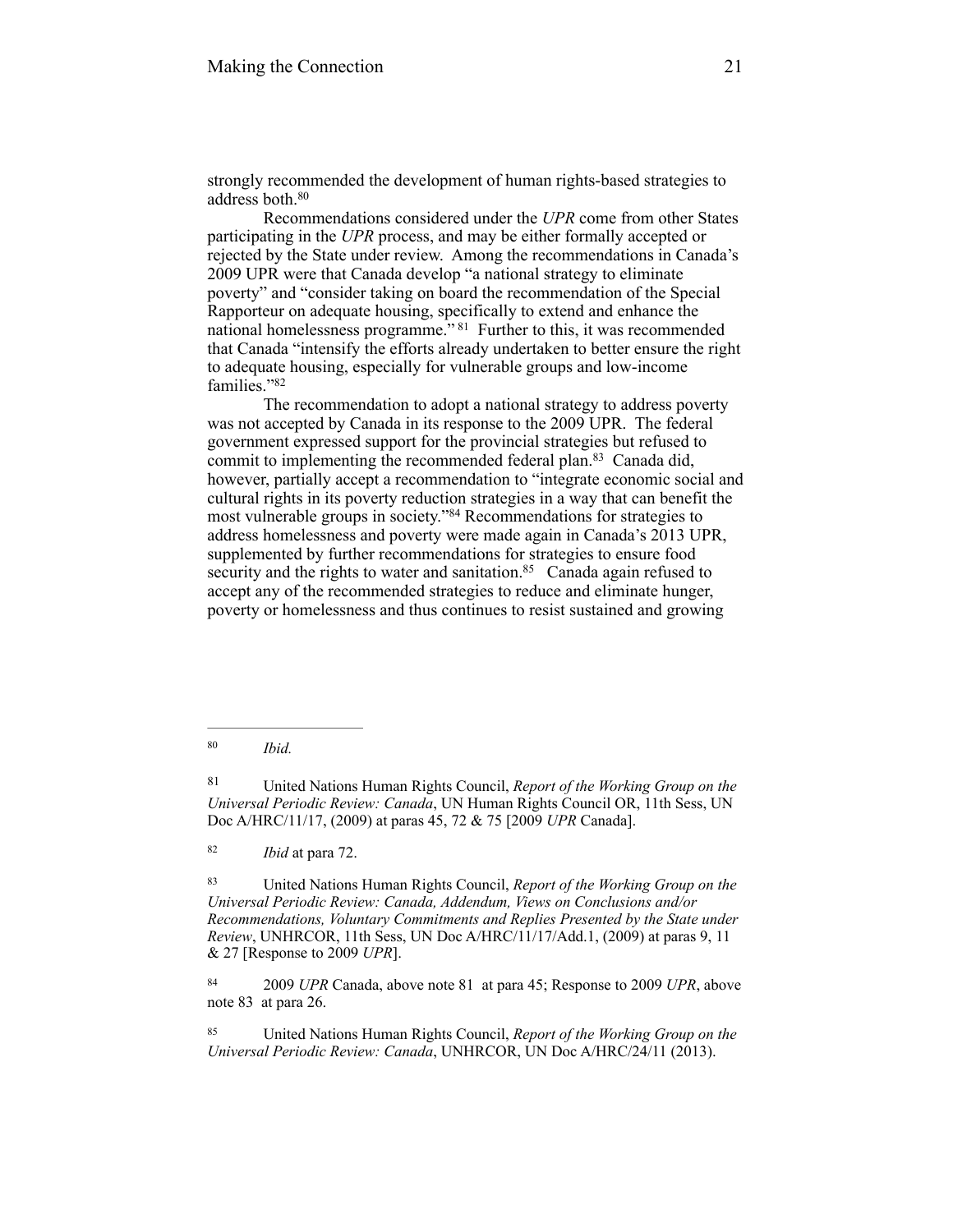pressure from UN human rights bodies to address these crises within a human rights framework.86

# **E. Calls for National Rights-Based Housing and Anti-Poverty Strategies in Canada**

In 2008, the Subcommittee on Cities of the Standing Senate Committee on Social Affairs, Science and Technology, held a national consultation on housing and homelessness, soliciting feedback from numerous experts and civil society representatives. In its report, *In from the Margins: A Call To Action On Poverty, Housing and Homelessness*, the Subcommittee noted that:

> Whether the subject was poverty, housing or homelessness, many witnesses described the problems in terms of rights denied. Pointing to both domestic human rights legislation and international commitments made by Canada to United Nations declarations and conventions, these witnesses identified the failure of governments to live up to these obligations, and the importance of providing access for individuals to hold governments accountable and to claim rights in appropriate courts and tribunals*.* 87

The Subcommittee's report went on to cite then UN High Commissioner on Human Rights Louise Arbour's statement that poverty "describes a complex of interrelated and mutually reinforcing deprivations, which impact on people's ability to claim and access their civil, cultural, economic, political and social rights. In a fundamental way, therefore, the denial of human rights forms part of the very definition of what it is to be poor."88

The Senate Subcommittee called for a national housing and homelessness strategy to complement similar initiatives being launched at the provincial/territorial level.<sup>89</sup> In support of a rights-based approach, the report identified three main sources of legal rights relevant to poverty and homelessness: i) international law that has been ratified by Canada, ii) the *Canadian Charter of Rights and Freedoms*, and iii) provincial and federal

United Nations Human Rights Council, *Report of the Working Group on the* <sup>86</sup> *Universal Periodic Review: Canada, Addendum, Views on Conclusions and/or Recommendations, Voluntary Commitments and Replies Presented by the State under Review*, UNHRCOR, 24th Sess, UN Doc A/HRC/24/11/Add.1 (2013) at para 30.

Senate, *In from the Margins*, above note 26 at 15. 87

*Ibid* at 71. <sup>88</sup>

*Ibid* at 104. 89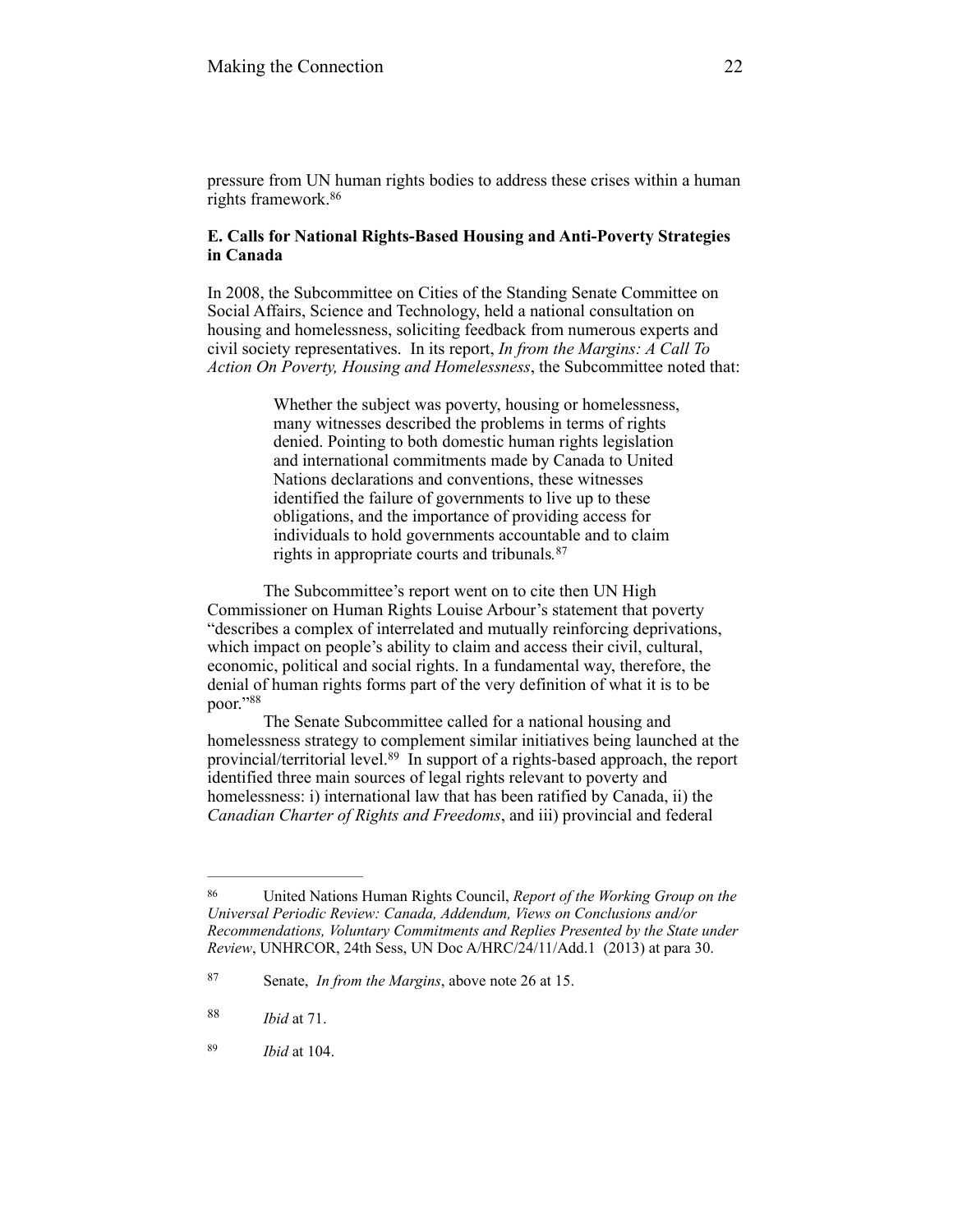human rights legislation.<sup>90</sup> The Subcommittee recommended measures to enhance the ability of people living in poverty to claim their rights, including legal representation in "law reform cases with respect to their human rights." $91$  In order to strengthen the status of international human rights law in relation to the treatment of poverty and homelessness in Canada, the Subcommittee recommended that the federal government "explicitly cite international obligations ratified by Canada in any new federal legislation or legislative amendments relevant to poverty, housing and homelessness."<sup>92</sup>

 In 2010, following up on the recommendations by the Senate Subcommittee, the House of Commons Standing Committee on Human Resources, Skills and Social Development and the Status of Persons with Disabilities (HUMA Committee) held hearings and issued a report on a federal poverty reduction plan. $93$  The Committee reported that:

> The Committee was told that we also need a shift in perspective if we are to significantly reduce poverty in Canada. Poverty reduction measures must not be seen only as charity work or only be guided by moral principles, but must be set within a human rights framework, specifically the recognition that governments have a duty to enforce socio-economic and civil rights. Adopting a human rights framework also limits the stigmatization of people living in poverty. The Committee fully endorses such a framework in this report.<sup>94</sup>

The HUMA Committee referred to the development of a new human rights paradigm for poverty reduction at the international level, quoting from a 2004 publication of the Office of the High Commissioner for Human Rights which led to the adoption of the 2006 OHCHR *Guidelines*:

> The recognition that the way poor people are forced to live often violates their human rights—or that promoting human rights could alleviate poverty—was a long time in coming. Now a human rights approach to poverty

*Ibid* at 69-72. 90

<sup>93</sup> House of Commons, Standing Committee on Human Resources, Skills and Social Development and the Status of Persons with Disabilities, (Chair: Candice Hoeppner), *Federal Poverty Reduction Plan: Working in Partnership Towards Reducing Poverty in Canada* [\(November 2010\), online: Parliament of Canada http://](http://www.parl.gc.ca/) www.parl.gc.ca [HUMA Committee].

*Ibid* at 2. <sup>94</sup>

<sup>&</sup>lt;sup>91</sup> *Ibid* at 16.

*Ibid*. <sup>92</sup>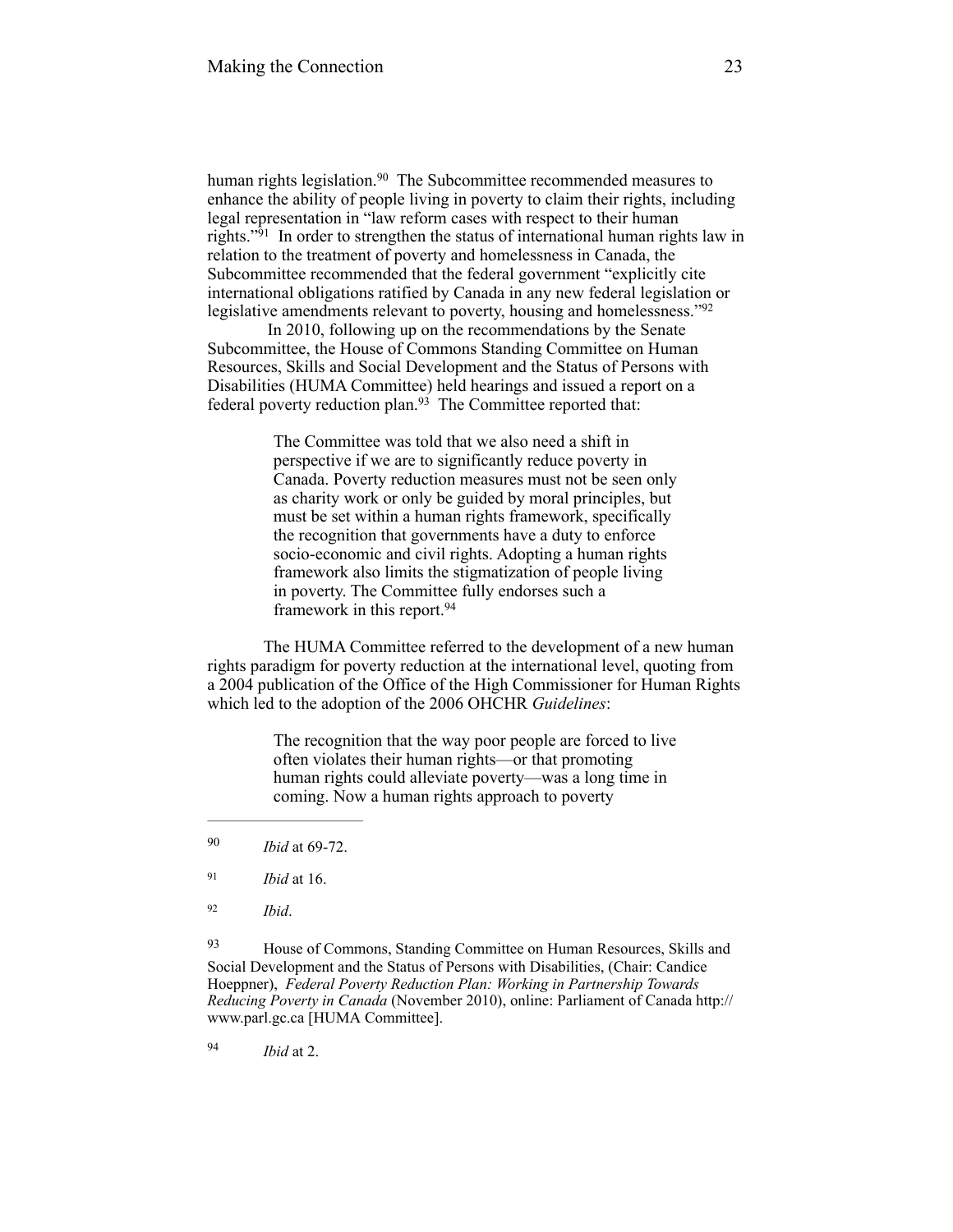reduction is increasingly being recognized internationally and is gradually being implemented.<sup>95</sup>

 The HUMA Committee noted the importance of Canada's international obligations, both under the *UDHR* and in ratified human rights treaties, to ensure an adequate standard of living, including adequate housing.<sup>96</sup> It recommended the federal government "endorse the *United Nations Declaration on the Rights of Indigenous Peoples* and implement the standards set out in this document."<sup>97</sup> The Committee also emphasized the importance of ensuring that measures to reduce poverty among people with disabilities are linked to human rights protections, including the recently ratified *Convention on the Rights of Persons with Disabilities* (CRPD."98

The central recommendation of the HUMA Committee was for a rightsbased federal action plan for the reduction of poverty. In the Committee's view:

This action plan should incorporate a human rights framework and provide for consultations with the provincial and territorial governments, Aboriginal governments and organizations, the public and private sector, and people living in poverty, as needed, to ensure an improvement in lives of impoverished people.<sup>99</sup>

An important initiative to incorporate international human rights within federal legislation along the lines suggested by the HUMA Committee was found in Bill C-304, *An Act to ensure secure, adequate, accessible and affordable housing for Canadians.<sup>100</sup> Originally introduced as a Private* Member's Bill by New Democratic Party (NDP) MP Libby Davies and receiving widespread support from civil society organizations across

<sup>&</sup>lt;sup>95</sup> *Ibid* at 92 citing United Nations Office of the High Commissioner for Human Rights, *Human Rights and Poverty Reduction: A Conceptual Framework*, UN Doc HR/PUB/04/1 (Geneva: OHCHR, 2004) [OHCHR, *Conceptual*] at iii.

<sup>&</sup>lt;sup>96</sup> HUMA Committee, above note 93 at 53.

*Ibid* at 164. <sup>97</sup>

*Ibid* at 134. <sup>98</sup>

*Ibid* at 96. <sup>99</sup>

Bill C-304, *An Act to ensure secure, adequate, accessible and affordable 100 housing for Canadians*, 3d Sess, 40th Parl, 2011 (Committee report presented in House of Commons 21 March 2011) [Bill C-304].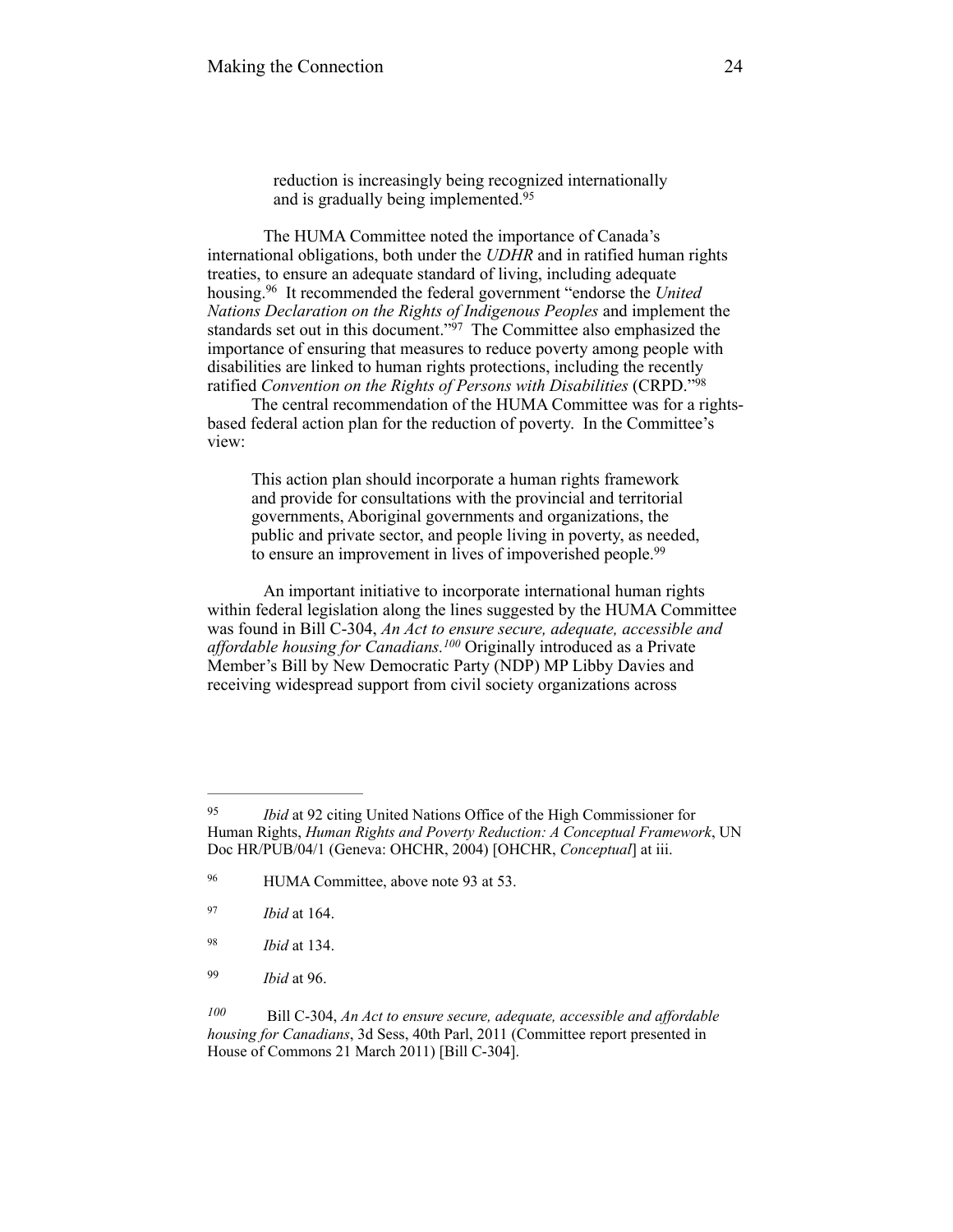Canada,  $101$  the bill was substantially amended after second reading to include a more robust human rights framework, in line with recommendations from UN treaty bodies.

The amendments to Bill C-304 required the implementation of "a national housing strategy designed to respect, protect, promote and fulfil the right to adequate housing as guaranteed under international human rights treaties ratified by Canada." $102$  The Bill called for the national housing strategy to include:

- Targets and timelines for the elimination of homelessness.
- An independent process for bringing, reviewing and reporting on complaints about possible violations of the right to adequate housing.
- A process for reviewing and following-up on any concerns or recommendations from UN human rights bodies with respect to the right to adequate housing.
- A focus on the needs of those who are homeless, groups facing discrimination, people with disabilities and Aboriginal communities.
- A key role for civil society organizations, including those representing groups in need of housing and Aboriginal communities, in designing the delivery, monitoring and evaluation of programs required to implement the right to adequate housing.

<sup>&</sup>lt;sup>101</sup> Rob Rainer, "The Right to Housing: The Red Tent Campaign and Bill C-304" *Canada Without Poverty Advocacy Network* (14 July 2010), online: Social Policy in Ontario http://spon.ca.

 $102$  Bill C-304, above note 100 at s 3(1).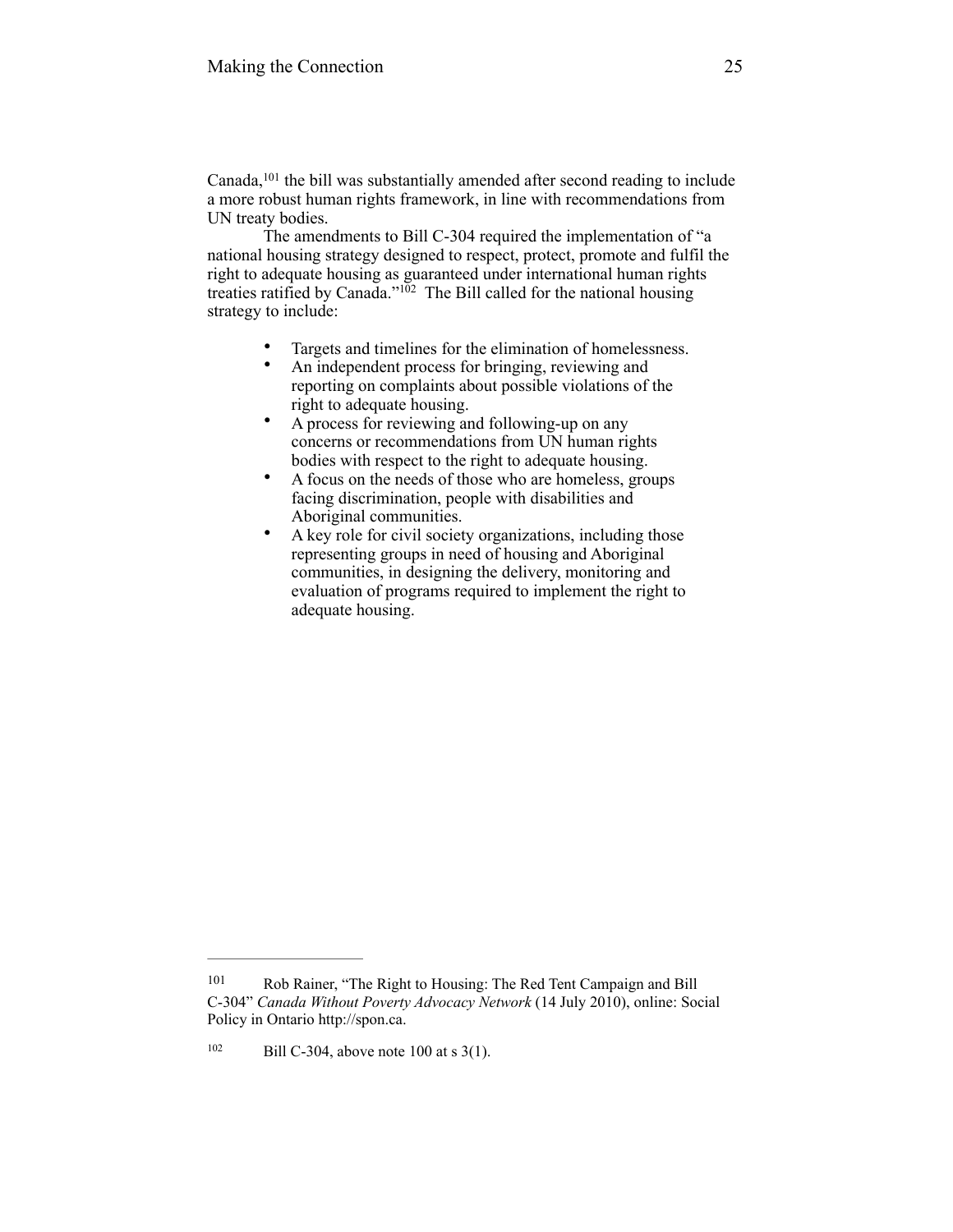A 2010 report of the Standing Committee on Foreign Affairs and International Development noted that Bill C-304 "directly responds to concerns repeatedly raised by UN treaty bodies."<sup>104</sup> The bill received significant support from communities across Canada and had the support of the majority of members of parliament but did not come to a vote at third reading before the dissolution of parliament.<sup>105</sup> Bill C-304 was reintroduced as a private member's bill (C-400) in the subsequent Parliament under a

<sup>104</sup> House of Commons, Subcommittee on International Human Rights of the Standing Committee on Foreign Affairs and International Development, (Chair: Scott Reid), *Canada's Universal Periodic Review and Beyond – Upholding Canada's International Reputation as a Global Leader in the Field of Human Rights* (November 2010), online: Parliament of Canada [http://www.parl.gc.ca](http://www.parl.gc.ca/) [House of Commons, *Universal*] at 16.

<sup>105</sup> Bill C-304, *An Act to ensure secure, adequate, accessible and affordable housing for Canadians*, 3d Sess, 40th Parl, 2011 (Committee report presented in House of Commons 21 March 2011).

<sup>•</sup> A provision recognizing Quebec's unique commitment to the rights in the *ICESCR*. 103

*Ibid* at s 3.1 (the provision reads: "Le Québec peut, ayant adhéré au *Pacte international relatif aux droits économiques, sociaux et culturels*, utiliser les avantages découlant de la présente loi dans le cadre de ses propres choix, de ses propres programmes et de sa propre stratégie en matière d'habitation sur son territoire." This provision was incorrectly translated in the English version of Bill C-304 to read: "Quebec may, *as a party* to the *International Covenant on Economic, Social and Cultural Rights*, participate in the benefits of this Act with respect to its own choices, its own programs and its own approach related to housing on its territory" [emphasis added]. Quebec has set a unique standard for provincial adherence to international human rights treaties that could be a model for other provinces. Quebec has formally "ratified" key treaties and committed itself to compliance in areas of its jurisdiction. On April 21, 1976, by Order-in-Council (1438-76), Quebec "ratified" the ICESCR, signed it and transmitted a signed copy of the treaty to the Federal Government. The Order-in-Council reads as follows: " Que le gouvernement du Québec ratifie le Pacte international relatif aux droits économiques, sociaux et culturels, le Pacte international relatif aux droits civils et politiques, le Protocole facultative se rapportant au Pacte international relatif aux droits civils et politiques; Que le texte officiel des modalités et du mécanisme de participation des provinces à la mise en oeuvre de ces instruments internationaux soit signé par le ministre des Affaires intergouvernementales et par le ministre de la Justice; Que le ministre des Affaires intergouvernementales soit chargé de transmettre aux autorités fédérales cette ratification et le texte signé de l'entente; Que cette ratification et cette entente entrent en vigueur à partir du moment où elles auront été communiqués au gouvernement fédéral."). See online: Social Rights CURA www.socialrightscura.ca (for full text).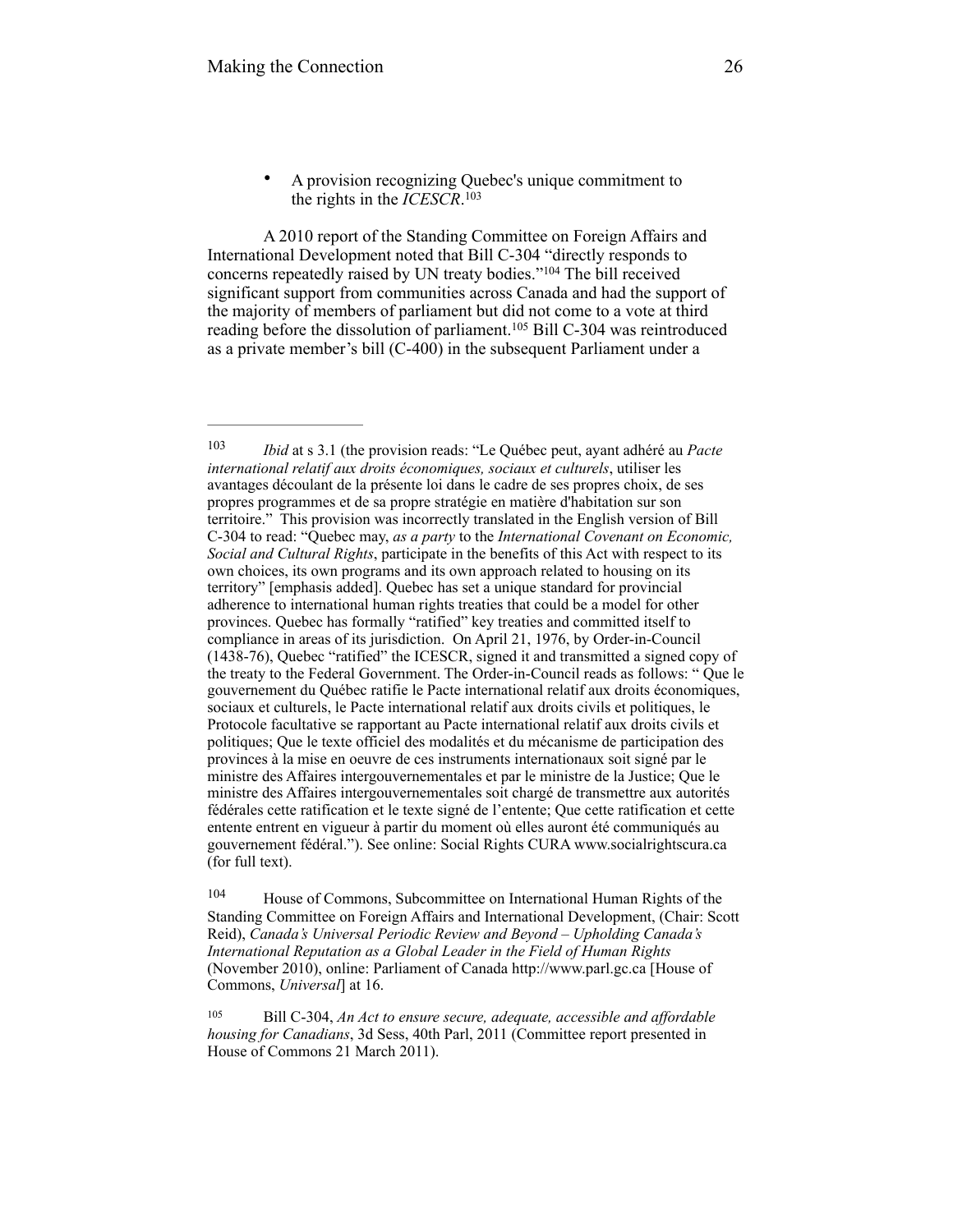Conservative majority.<sup>106</sup> Despite widespread support from civil society organizations, the Bill was defeated on February 27, though all four opposition parties and two independent members supported it.<sup>107</sup> The extent of support Bill C-304 and Bill C-400 received across the country, within and beyond the housing and anti-poverty communities, demonstrates the strength of civil society and public commitment to its underlying rights-based approach.

# **F. Conclusion: Emerging Sites for Rights Practice in Canada**

Groups advocating for people living in poverty and without adequate housing in Canada have increasingly turned to international human rights for a framework through which to identify and challenge conditions of inequality and socio-economic exclusion. The National Anti-Poverty Organization and the Charter Committee on Poverty Issues prompted reform of UN treaty body procedures in the early 1990s when they requested and were granted permission to appear before the CESCR in the context of Canada's 1993 periodic review. Until then, stakeholders had no formal voice in the periodic review process before any UN human rights body.<sup>108</sup> Since that time, Canadian NGOs have shown a singular commitment to making the international treaty monitoring processes work more effectively as a framework for domestic human rights practice. Reviews of Canada before human rights bodies are well known within the UN system for the extensive involvement of NGOs, both in terms of the numbers of groups and coalitions engaging with the process and the depth and range of their oral and written submissions. Canadian NGOs have consistently pressed for reform of domestic procedures to ensure more effective follow-up to, and implementation of, treaty body concerns and recommendations and for more effective domestic remedies to violations of social rights. 109

NGO recommendations for improved domestic implementation have been taken up by and endorsed by parliamentary bodies charged with reviewing the implementation of international human rights. The Senate

<sup>108</sup> Bruce Porter, "Using Human Rights Treaty Monitoring Bodies in Domestic Social And Economic Rights Advocacy: Notes From Canada" (1999) 2:1 Economic and Social Rights Review 2.

Bill C-400, *An Act to ensure secure, adequate, accessible and affordable* <sup>106</sup> *housing for Canadians*, 1st Sess, 42st Parl, 2012 (First Reading 16 February 2012).

Bill C-400, *An Act to ensure secure, adequate, accessible and affordable* <sup>107</sup> *housing for Canadians*, 1st Sess, 42st Parl, 2012. (First reading 16 February 2012, bill defeated, 27 February 2013). Vote No. 619

<sup>41</sup>st Parliament, 1st Session, Sitting No. 215, Wednesday, February 27, 2013.

Shelagh Day, "Minding the Gap: Human Rights Commitments and 109 Compliance" in Young, Margot Young et al, eds, *Poverty: Rights, Social Citizenship, and Legal Activism* (Vancouver: UBC Press, 2007) at 201; Porter, "Claiming", above note 4.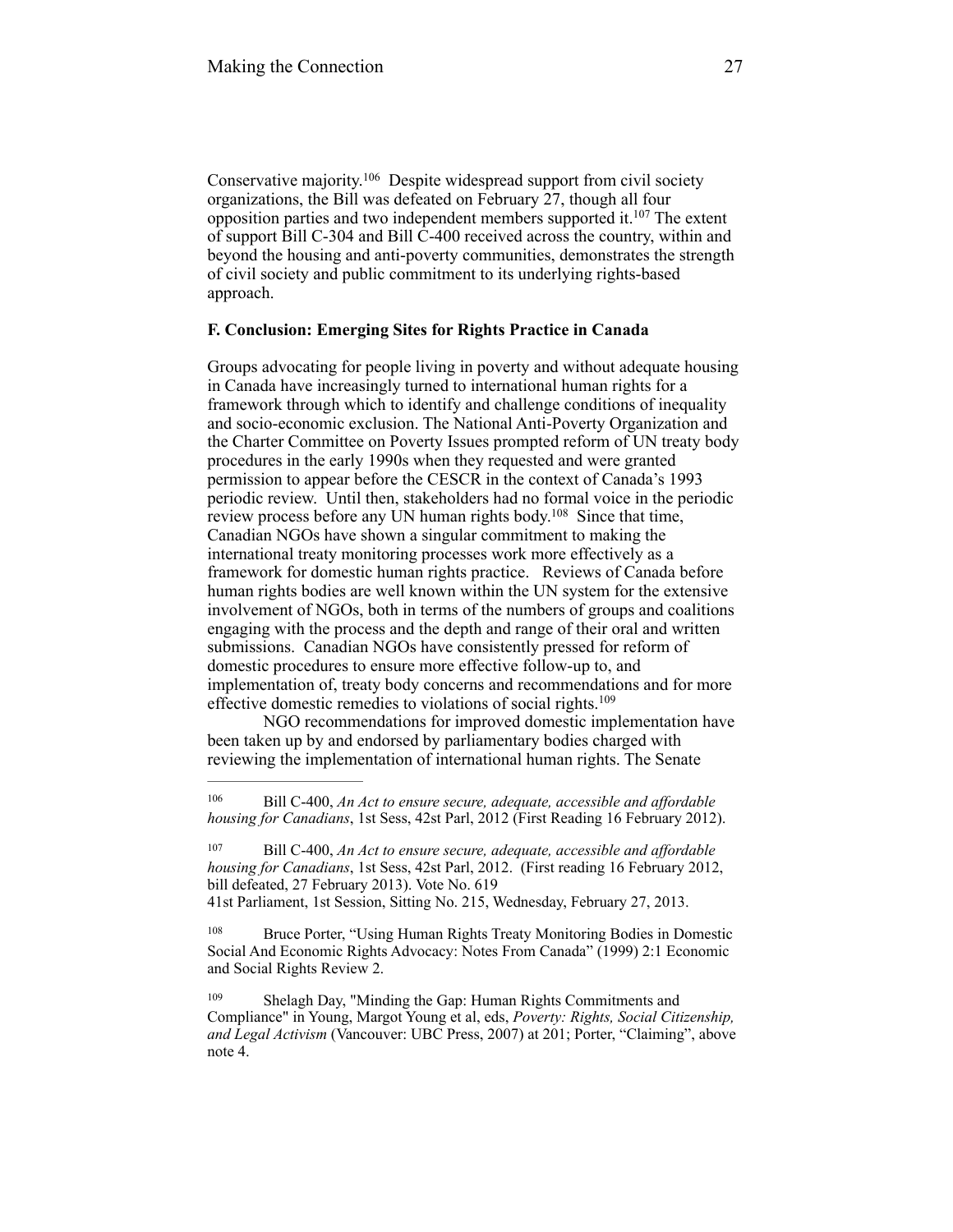Committee on Human Rights conducted a review of implementation of Canada's international human rights obligations in 2001, recommending, among other things, the appointment of a human rights ambassador, regular federal/provincial/territorial meetings on human rights, and amendments to the *Canadian Human Rights Act* to include international human rights.<sup>110</sup> As the Senate Committee eloquently stated:

The disjuncture between Canada's international human rights commitments and its domestic law cannot be allowed to go unaddressed. Nor is it fair or proper to sit back and hope that the courts will rescue Canada from the inconsistencies in its approach to its international human rights obligations. A new approach must be found. Otherwise, the continued failure of the government in Canada to systematically address the domestic legal implications of international human rights treaties it has voluntarily ratified could leave this country open to charges of hypocrisy and the potential to diminish Canada's moral authority as a leading voice for human rights in the international arena.<sup>111</sup>

 The Senate Committee has followed up with reports on Canada's engagement with the process, urging the adoption of "a process that will ensure open and transparent, timely, and substantive engagement with civil society, aboriginal organizations, parliaments, and the Canadian public with respect to implementation of Canada's human rights obligations."<sup>112</sup> The House of Commons Standing Committee on Foreign Affairs and International Development has similarly expressed concern about the lack of consultation with civil society, transparency and political leadership in implementing international human rights obligations, recommending serious reform of existing federal/provincial/territorial mechanisms for implementation and timely, constructive responses to UN concerns and recommendations. <sup>113</sup>

While provincial governments have taken important steps in engaging with civil society and stakeholders in the design and implementation of

*Ibid*. <sup>111</sup>

Senate Human Rights Committee, *Promises to Keep: Implementation of* <sup>110</sup> *Canada's International Human Rights Obligations*. (December, 2001), online: Parliament of Canada [www.parl.gc.ca.](http://www.parl.gc.ca)

Standing Senate Committee On Human Rights, *Canada's Universal Periodic* <sup>112</sup> *Review Before The United Nations Human Rights Council. Second Report* (May, 2009) online: Parliament of Canada [www.parl.gc.ca.](http://www.parl.gc.ca)

House Of Commons Canada, Subcommittee On International Human Rights, <sup>113</sup> *Canada's Universal Periodic Review And Beyond—Upholding Canada's International Reputation As A Global Leader In The Field Of Human Rights: Report Of The Standing Committee On Foreign Affairs And International Development* (November, 2010), online: Parliament of Canada [www.parl.gc.ca.](http://www.parl.gc.ca)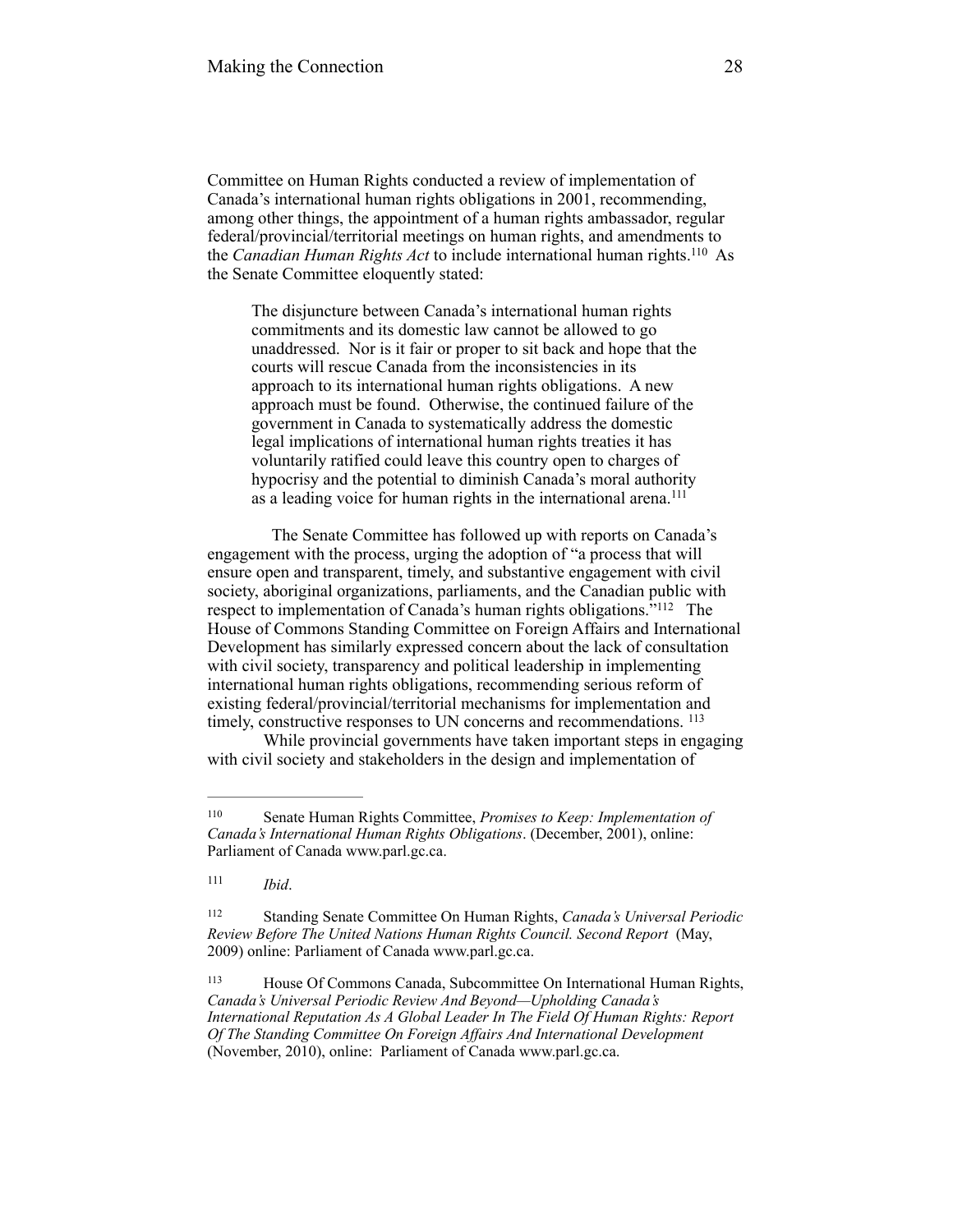housing and anti-poverty strategies, the strategies to date have remained largely within the older paradigm of social rights as moral aspirations. They have failed to engage in any significant way with the notion of social rights as claimable rights, or with the need for revitalized human rights institutions and rights claiming mechanisms as has been promoted within the UN system. 114

The model of rights-based approaches to poverty and homelessness that has evolved within international human rights is highly relevant to the ongoing crisis of poverty and homelessness in Canada and to the design of effective policies, programs and strategies to address it. Sen's early insight about famine and hunger in the development contexts applies *a fortiori* to homelessness and poverty in Canada. Economic deprivation amidst affluence in Canada must be understood as a socially constructed systemic failure of law, policy and decision-making, deriving from the fundamental devaluing of the rights claims of those who have been stigmatized and pushed to the margins of society. It is not simply a problem of unmet needs. This is not to excuse governments from the obligation to reverse cuts to housing and social assistance programs or to ignore the myriad of ways in which programs are failing to meet the needs of those who are most disadvantaged. Rather, it is to situate social program cuts and budgetary decisions within the broader context of the devaluing of the rights and equal dignity and citizenship of those living in poverty and homelessness. Vitriolic attacks and stigmatization of the groups whose needs have been neglected are part of the social context for unmet needs within government programs. Marie-Eve Sylvestre, in her affidavit in support of a *Charter* challenge to governments' inaction on homelessness, notes that: "As programmatic responses that addressed the causes of homelessness such as social housing, investment in health care or employment policies, have been reduced or eliminated, governments have adopted unprecedented measures based on the "stigma" of homelessness as a perceived "moral" failure and designed to make homeless people disappear from the public sphere."<sup>115</sup> It is no accident that historically unprecedented social program cuts in Canada have been accompanied by withdrawal of funding and support for any rights-based advocacy on behalf of the groups most affected. The attack on programs and the attack on rights are inextricably linked. 116

What will rights-based strategies look like in Canada? They will require a re-visioning of housing and anti-poverty strategies around the normative framework of social rights as claimable rights that has emerged internationally. Goals and timelines for the reduction and elimination of

<sup>&</sup>lt;sup>114</sup> For a review of provincial strategies, see Martha Jackman  $\&$  Bruce Porter, "International Human Rights and Strategies to Address Homelessness and Poverty in Canada: Making the Connection", online: Social Rights CURA [www.socialrightscura.ca](http://www.socialrightscura.ca).

<sup>115</sup> Marie-Eve Sylvestre, "Affidavit for *Tanudjaja v Canada*" (Ont Sup Ct File no CV-10-403688) (2011) [Sylvestre*,* "Affidavit for *Tanudjaja*"].

<sup>&</sup>lt;sup>116</sup> Porter, "Claiming", above note 4.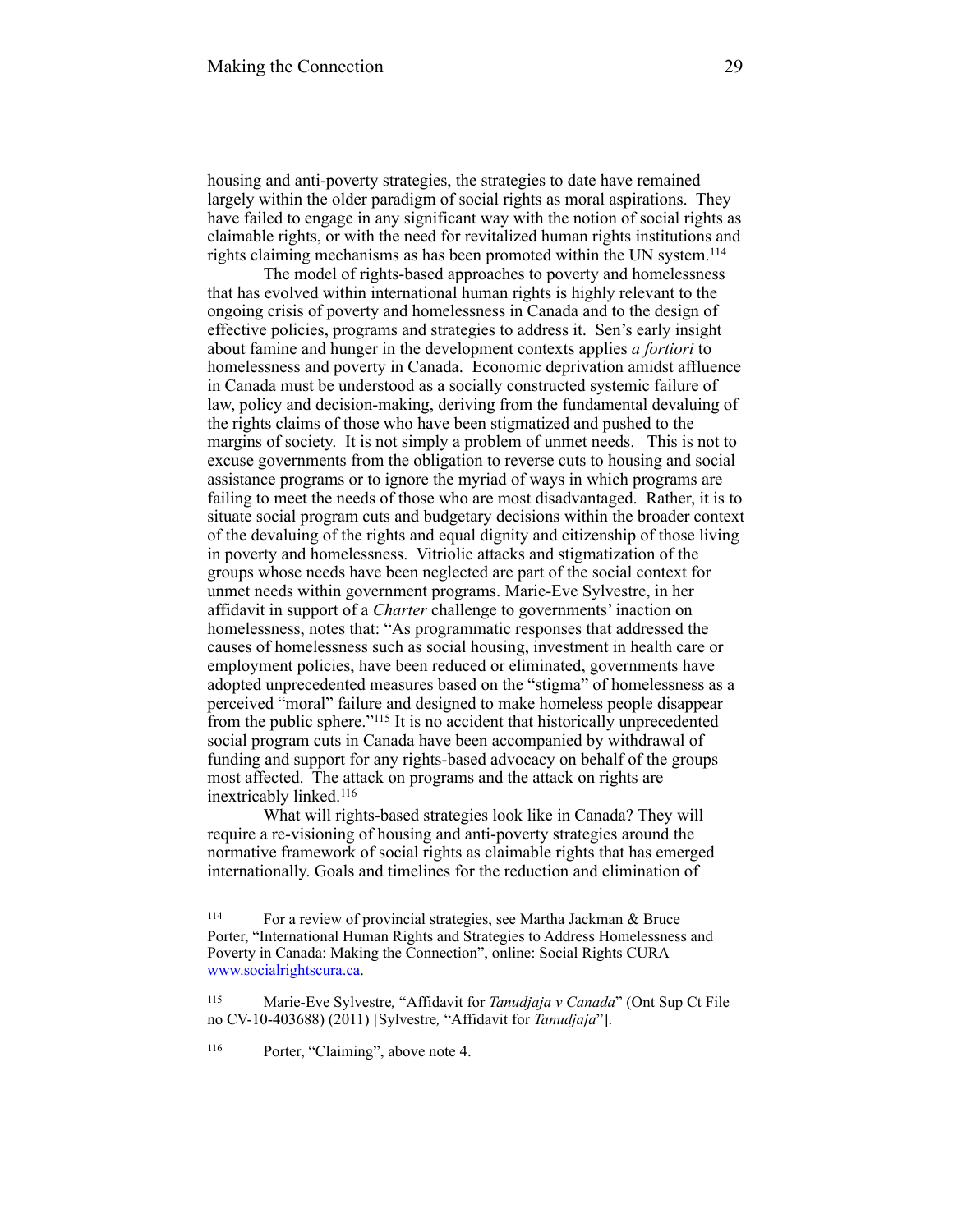homelessness will not simply be targets for governments but will also be articulated as entitlements to reasonable decision-making consistent with the obligation of progressive realization and emerging standards of reasonableness internationally as well as with the more robust standards of administrative law reasonableness that has been affirmed by the Supreme Court of Canada, infused with Charter and international human rights values. Human rights norms will be written into a range of programs and legislation so as to inform the mandate and guide the decisions of statutory bodies and decision-makers which have previously operated outside of any human rights framework. Courts will be required to engage more constructively with positive obligations of governments to implement transformative strategies consistent with the progressive and substantive nature of social rights and to require rights-based housing and anti-poverty strategies as remedies to Charter and other claims. The institutional mandate of human rights commissions, landlord and tenant, social benefits, labour and many other administrative bodies will be reconceived in light human rights norms and values. All of these changes will begin to ensure that the myriad of entitlement system failures that lie behind poverty and homelessness amidst affluence are brought within a human rights lens and made subject to effective remedies.

Creating a more robust human rights framework for housing and antipoverty strategies in Canada does not 'judicialize' social policy or make policy and programming more litigious. Quite the contrary. Current practices of criminalizing and stigmatizing those who are homeless or living in poverty based on false stereotype and prejudice is an aggressive "judicialization" of homelessness and poverty that been proven to be fiscally as well as morally irresponsible.<sup>117</sup> A rights-based approach redefines the relationship between justice and socio-economic marginalization in a manner which challenges systemic discrimination rather than reinforcing it.

Homelessness and poverty among those with mental health challenges and other disabilities is related to factors beyond scarcity of housing or employment. It calls for a multidimensional solution, including challenging discrimination and stigmatization, and deconstructing how certain groups are socially constructed as 'needy' by exclusionary and discriminatory policies. Clearly, the immediate need for adequate and affordable housing and improved incomes among these groups must be addressed, but the systemic factors and exclusionary systems which create the needs must also be challenged. Exclusionary policies based on income, in both the private and not-for-profit housing markets, have resulted in single mothers on social assistance having no choice but to move into the most over-priced apartments, paying significantly higher monthly rent for inadequate apartments than those with higher incomes who are able to secure more affordable and desirable

<sup>117</sup> Sylvestre, "Affidavit for *Tanudjaja*", supra note 116.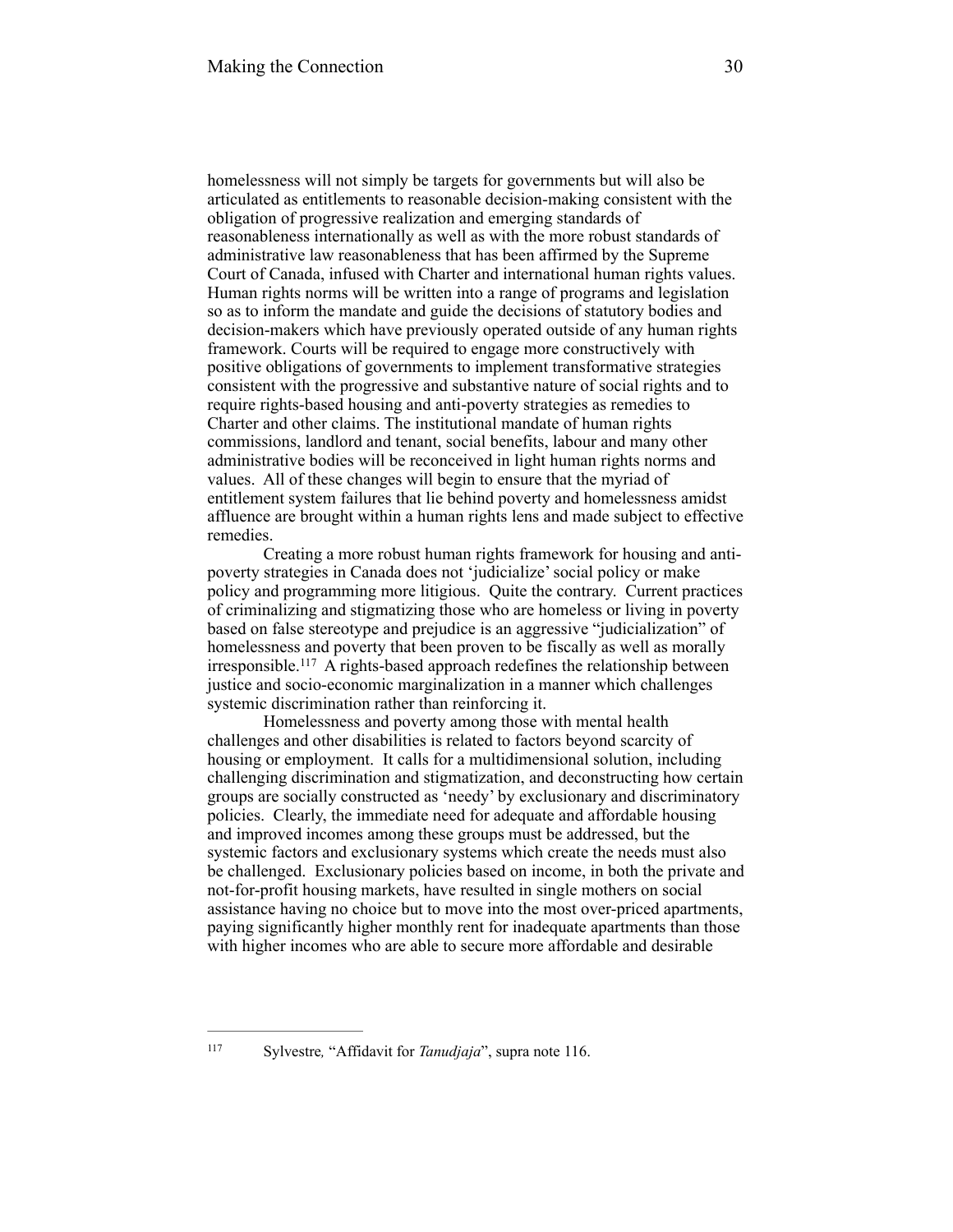apartments because they are considered more desirable tenants.  $118$  A rightsbased approach to housing and anti-poverty strategies provides the mechanism through which a transformative social rights practice can address and solve structural causes of economic deprivation such as these, while at the same time ensuring that governments' policies and budgetary allocations meet human rights standards of reasonableness.

Recognizing adequate housing and an adequate standard of living as claimable rights in Canada will rely, to some extent, on judicial and quasijudicial hearings and remedies from courts, administrative tribunals and on new commitments from institutions such as human rights commissions and tribunals. Emanating from improved legal remedies, however, will be an enhanced community understanding of fundamental rights. This in turn will create new opportunities for rights-holders to be heard without the need for formal procedures. Rights-based housing and anti-poverty strategies offer the opportunity to implement, through local initiatives and strategies, the fundamental rights that have been affirmed and clarified at the international level, drawing from a movement that has become global in scope, but which is based on empowering rights holders to affirm and claim rights locally.

Until human rights, including the right to adequate housing and an adequate standard of living, are incorporated into housing and anti-poverty strategies as claimable rights, such strategies will remain, at best, governmental commitments to improved programs. Certainly governmental commitments to eliminate poverty and homelessness through improved programs are critical to any housing and anti-poverty strategy. However, addressing a fundamental human rights crisis must also include human rights as part of the solution, and enlist the critical knowledge base and capacity of rights-holders to identify systemic problems and devise solutions. Revaluing the rights of those who have been affected by the programmatic failures in the area of housing and income security in Canada remains a critical aspect of any strategic solution.

Provincial/territorial accountability is also critical to rights such as the right to adequate housing and the right to an adequate standard of living. Housing and anti-poverty strategies present an ideal opportunity to develop new forms of accountability through municipal/provincial joint strategies with clear goals and timetables for eliminating poverty and homelessness, and providing for effective monitoring, complaints procedures, hearings and remedies. Institutions such as provincial human rights commissions, Law Reform Commissions and Ombudsmen could play important roles in making international human rights norms meaningful and relevant to rights-holders.

Louise Arbour and Fannie Lafontaine have affirmed that: "Canada has much to gain and nothing to lose in opening up to international tools for

<sup>&</sup>lt;sup>118</sup> Human Rights, Access and Equity: CERA's recommendations for the Homelessness Action Task Force (November, 1998) online: Equality Rights www.equalityrights.org.